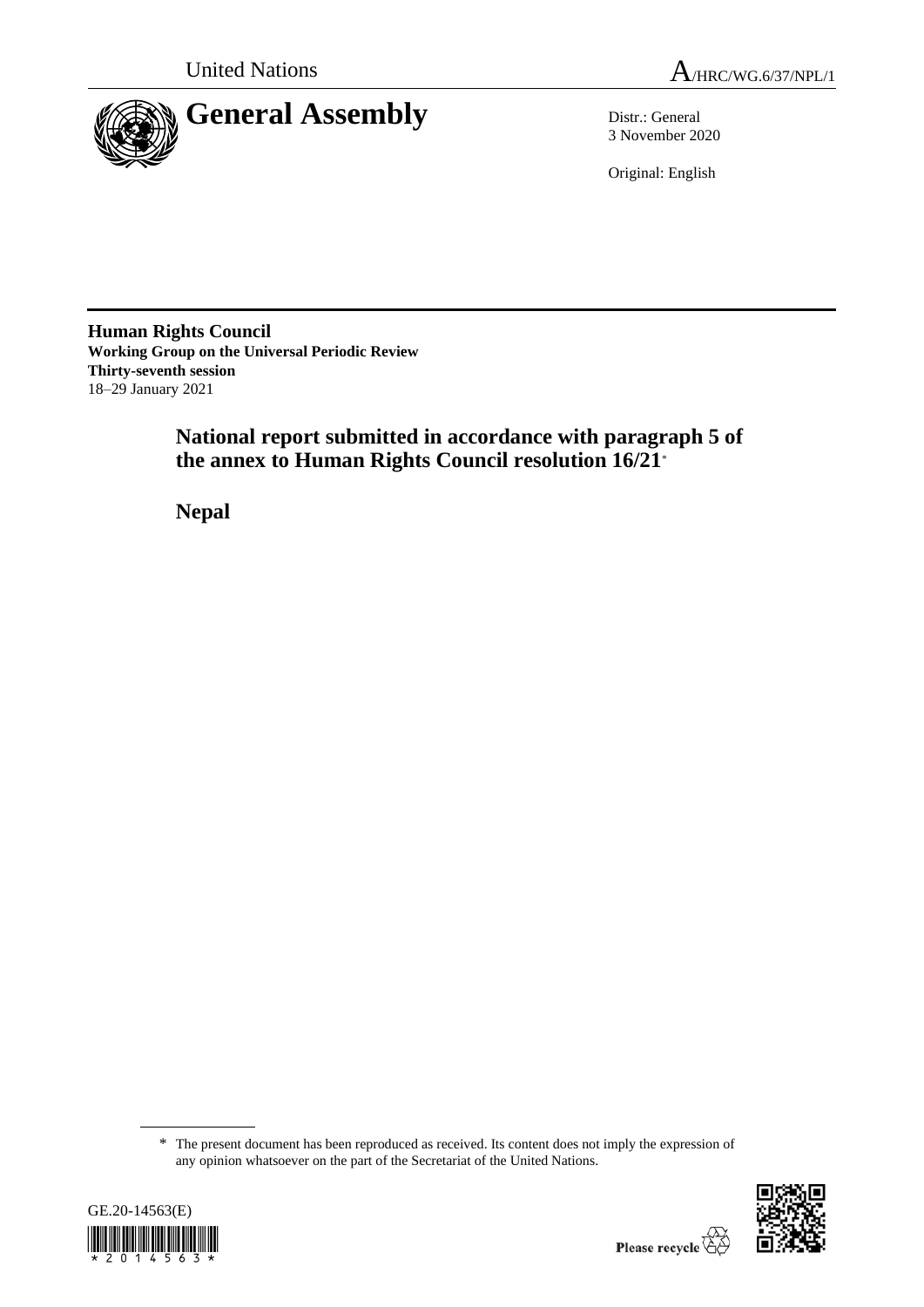# **I. Introduction**

# **A. Background**

1. The Constitution of Nepal made by people's representatives through extensive deliberations and wider consultation was promulgated on 20 September 2015 by the Constituent Assembly. The Constitution consolidates such basic pillars of the democratic system as multi-party competitive polity, federal republican system of governance, periodic elections, separation of power, independent judiciary, protection and promotion of human rights and fundamental freedoms, full press freedom and the rule of law.

2. The Government of Nepal (the GoN) adheres to the human rights principles of equality, non-discrimination and respect for dignity of individual and endeavors with full commitment to ensure not only *de jure* equality but also its realization. Having achieved the political stability, the GoN is now focused on ensuring justice, security, good governance and rule of law; achieving economic development; enhancing people's well-being, dignity and living standard; creating an inclusive, just and civilized society; and strengthening of national unity and comprehensive democracy by realizing national aspiration of '*Prosperous Nepal, Happy Nepali'*.

3. Nepal's achievement on human rights was reviewed under the Universal Periodic Review (UPR) in November 2015. The UPR Working Group made 195 recommendations out of which Nepal accepted 152 recommendations. Almost all accepted recommendations have been implemented. A separate Action Plan was formulated to implement those recommendations. Progresses on the recommendations are presented in clusters under different thematic categories in Chapter II of this report.

4. Nepal welcomes the opportunity for review under the UPR process for the third time and present Nepal's achievement, opportunities and challenges in the realm of human rights.

# **B. Process**

5. A Committee was formed under the Chairpersonship of the Secretary at the Office of the Prime Minister and Council of Ministers (OPMCM) with cross-sectoral representation to prepare this report. The Committee received written feedbacks from national human rights institutions such as National Human Rights Commission (NHRC), National Women Commission (NWC), National Dalit Commission (NDC), National Inclusion Commission (NIC), Indigenous Nationalities Commission (INC), *Tharu* Commission, Muslim Commission and other related institutions such as the Office of the Attorney General, Truth and Reconciliation Commission (TRC), Commission of Investigation on Enforced Disappeared Persons (CIEDP) as well as the relevant Ministries of the GoN and provincial governments. A broad-based virtual consultation process was undertaken in all seven provinces with more than 700 Civil Society Organizations (CSOs) working in various areas related to human rights. Two consultative meetings were also held with the Law, Justice and Human Rights Committee of the House of Representatives.

# **C. Implementation of the Constitution**

6. The Constitution guarantees a comprehensive set of human rights as the fundamental rights in pursuance of the international instruments to which Nepal is a party. These rights include civil, political as well as economic, social and cultural rights.<sup>1</sup> To meet with the constitutional requirement, the Federal Parliament has enacted necessary implementing legislations within the defined timeframe of three years after the promulgation of the Constitution. 2 In a nutshell, Nepal's human right agenda stands far more progressive, forward looking and people centred. This has been possible through our relentless struggle for democracy and human rights. Human rights are now implemented by mainstreaming them in the national development plans and through the national human rights action plan.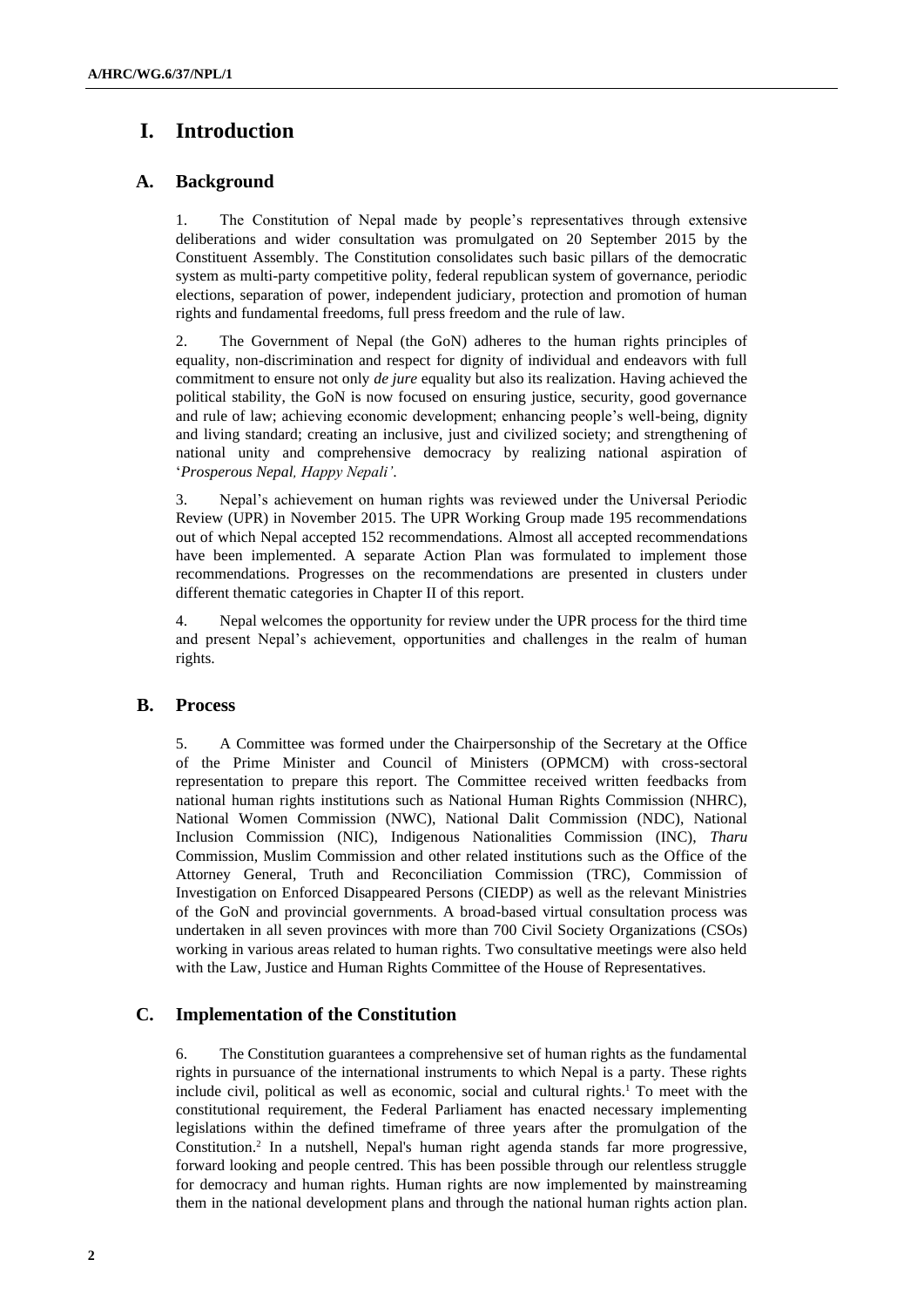The GoN has deployed adequate resources and set up required institutional framework to implement the action plan in an effective manner.

#### **Institutionalization of federalism**

7. In accordance with the Constitution, seven Provinces and 753 Local Levels have been established with their exclusive and concurrent powers. A special commission was formed to determine the number and boundaries of the Local Levels. Various new laws have been enacted and several others have been amended to implement the exclusive and concurrent powers of the Province and Local Levels. Administrative restructuring has been carried out for provincial and local levels and their political and administrative structures have now been fully functional.

#### **Election of Local Level, Provincial Assembly and Federal Parliament**

8. Democratic elections were held at all three tiers of the people's representative bodies- Local, Provincial and Federal (House of Representatives) in 2017 and for National Assembly in 2018.<sup>3</sup> The elections guaranteed expression of the free will of the electorates and institutionalized the federal system in Nepal. The democratically elected governments had Local, Provincial and Federal levels have been fully functional. Elections for the offices of the President, Vice-President, Speaker and Deputy Speaker of the House of Representatives and Chairperson and Vice-Chairperson of the National Assembly were subsequently completed.

# **D. Policy measures**

9. The Constitution directs the State to pursue policies towards maintaining rule of law for the protection and promotion of human rights and implementing international instruments to which Nepal is a party. As provided by the Constitution, the GoN accords priority to the principle of proportional representation and inclusion, and positive discrimination in-order to ensure meaningful representation of women, *Dalits, Adibasi, Janajatis, Madhesis*, Muslims and Persons with Disabilities (PWDs) while formulating policies of social and economic development.

10. The Fifteenth Five Year Plan (FY 2019/2020-2024/25) aims to achieve the aspiration of '*Prosperous Nepal, Happy Nepali*' through economic development, social justice and equality by ensuring security and dignified life of the people. It mainstreams human rights with an elaborate chapter on their implementation.<sup>4</sup>

11. The GoN implemented Fourth National Human Rights Action Plan<sup>5</sup> from 2015 to 2019 and Fifth National Human Rights Action Plan (2020-2025)<sup>6</sup> has recently been adopted. Similarly, different thematic and sectoral policies, strategies and action plans, which significantly complement to the promotion of human rights, are also under implementation.<sup>7</sup>

# **II. Achievements made since previous cycle**

# **A. Cooperation with international human rights mechanism**

# **Adoption of international norms<sup>8</sup>**

12. After the second review, Nepal acceded to the Protocol to Prevent, Suppress and Punish Trafficking in Persons Especially Women and Children, supplementing the United Nations Convention against Transnational Organized Crime (Palermo Protocol) on 16 June 2020.<sup>9</sup> For other international instruments recommended to be ratified or acceded to, the GoN has pursued a policy to build requisite legal and institutional foundation and capacity before joining additional international instrument.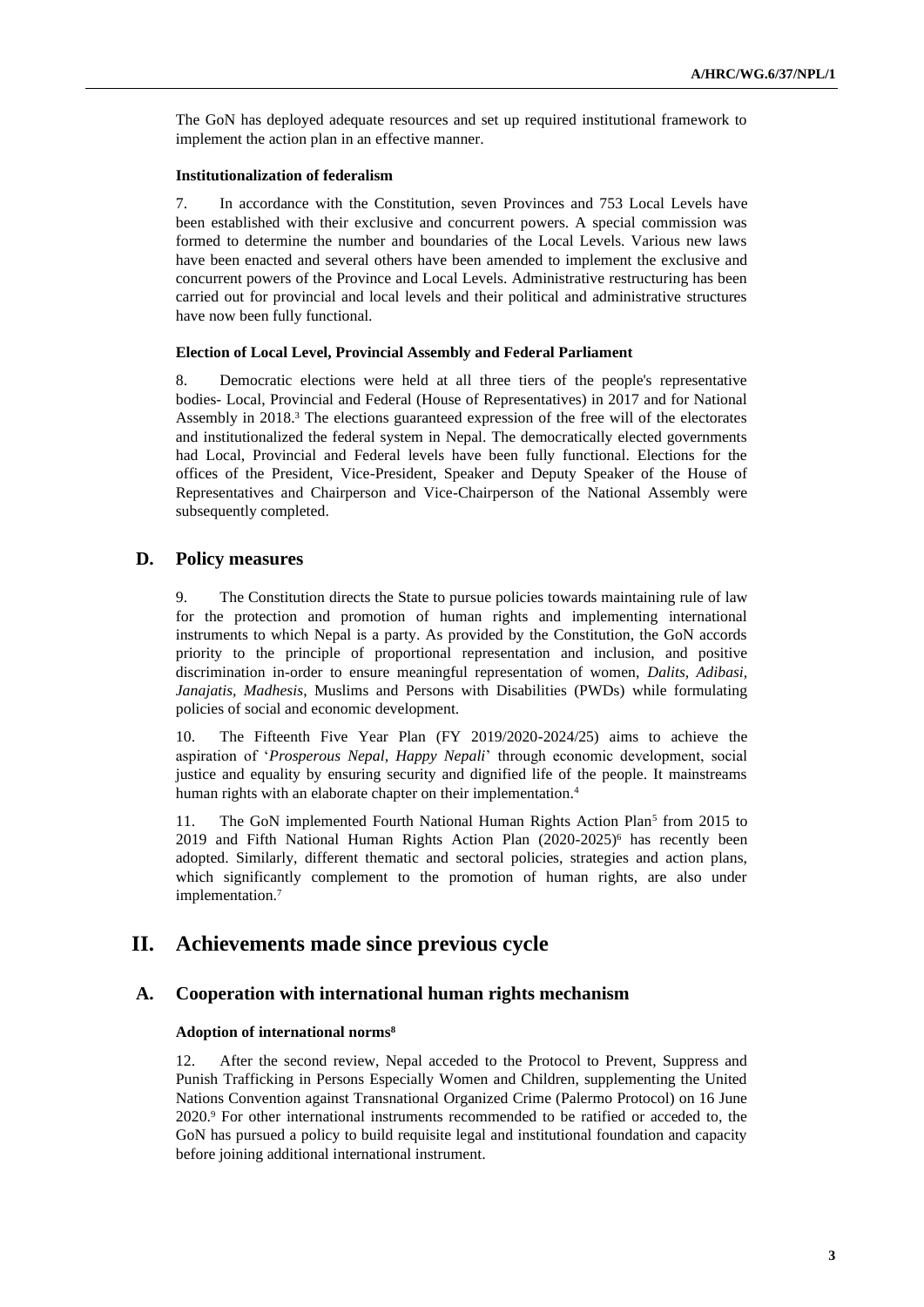#### **Cooperation with treaty bodies and special procedures<sup>10</sup>**

13. Nepal remains constructively engaged with the UN human rights mechanisms and treaty bodies. Nepal's initial report was considered by the Committee on the Rights of Persons with Disabilities on 19 and 20 February 2018; combined seventeenth to twentythird periodic reports by the Committee on the Elimination of All Forms of Racial Discrimination on 30 April 2018 and sixth report by the Committee on the Elimination of Discrimination against Women on 23 October 2018. The recommendations of the treaty bodies are being implemented in earnest.

14. The recommendations of the UPR process have been implemented under an action plan. An Inter-ministerial Coordination Committee has been formed under the convenorship of Secretary (Law) of OPMCM to follow up the implementation.

15. The Special Rapporteur on the Human Rights of Migrants, Mr. Felipe Gonzalez Morales, visited Nepal on 29 January to 5 February 2018 and the Special Rapporteur on the Violence against Women, its Causes and Consequences, Ms. Dubravka Simonovic, visited Nepal on 19-29 November 2018. The GoN has accepted the request for country visits by the Special Rapporteur on the Right to Food and Special Rapporteur on Extreme Poverty and looks forward to welcoming them. Similarly, the GoN has responded to 43 communications from special procedures and 5 individual communications received from Human Rights Committee between July 2016 and July 2020.

### **International development cooperation<sup>11</sup>**

16. Official development assistance remains an important source of development finance in Nepal. Nepal's quest to become a middle-income country and achieve the SDGs by 2030 requires significant amount of resources including foreign assistance. The GoN has adopted International Development Cooperation Policy, 2019 with the objective to mobilize international development assistance to fulfill the national development needs.

17. In FY 2015-16, 2016-17, 2017-18 and 2018-19, the GoN received Rs. 113,871.90 million12, Rs. 147,660.33 million, Rs. 168,915.24 million and Rs. 177,647.30 million respectively as loans, grants and technical assistance from multilateral and bilateral development partners<sup>13</sup> as well as the United Nations Systems.

# **B. National institutions and mechanisms**

### **Judiciary**

18. The Constitution has provided for independent, impartial and competent judiciary. There are three tiers of courts, namely Supreme Court, High Court and District Court. The Supreme Court plays a crucial role in enforcing the fundamental rights enshrined in the Constitution. The Supreme Court has extraordinary jurisdiction of judicial review through which it may declare *ultra vires* any law enacted by federal, provincial or local levels, if found inconsistent with the provisions of the Constitution or unreasonably restricting fundamental rights, and may issue appropriate orders and writs. The High Courts and District Courts too may issue appropriate orders and writs, including the writ of *habeas corpus* and injunction order.

### **National human rights institutions<sup>14</sup>**

19. Nepal has an independent and impartial National Human Rights Commission established in compliance with the Paris Principles and accredited 'A' category status by GANHRI. The National Human Rights Commission (First Amendment) Bill, 2019 is under consideration of the Federal Parliament for aligning it with the elevated status of the NHRC as per the Constitution. The GoN remains committed to implementing the recommendations of the NHRC.<sup>15</sup> Similarly, NWC, INC, NDC, NIC, *Madhesi* Commission, *Tharu* Commission and Muslim Commission are other constitutional bodies established for the promotion and protection of human rights in respective thematic areas.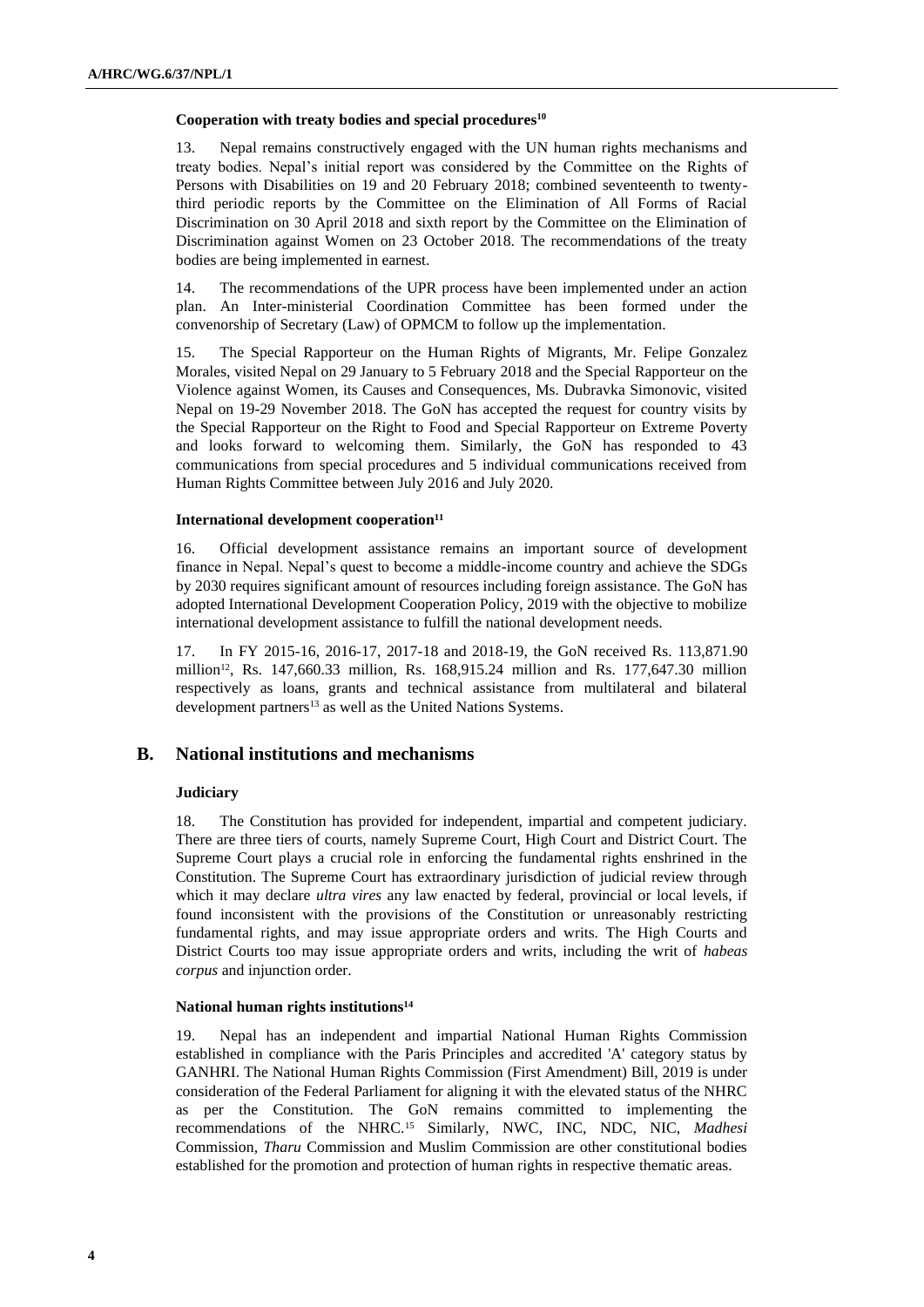20. In addition, the Attorney General is mandated to receive and inquire complaints or information of inhumane treatment to any person held in custody, detention center or prison or if such person is not allowed to meet his or her relative or legal practitioner. In such cases, the Attorney General has the power to inquire and issue necessary directives to the concerned authority to prevent such act.

21. The concerned Ministries<sup>16</sup> of the GoN, the Provincial Ministries and Local Level are responsible for formulation, implementation, monitoring and evaluation of policies, plans and programs for protection and promotion of human rights in their areas of competence.

#### **Human rights education and training<sup>17</sup>**

22. National Judicial Academy (NJA), Nepal Army Staff College, National Police Academy, Armed Police Force- Nepal ("APF") Training Center, Judicial Service Training Center and Nepal Administrative Staff College provide specialized training courses to Judges, Prosecutors, Legal Officers, Judicial Staff, Administrators, Lawyers and Security personnel on human rights principles, norms and instruments. During the reporting period, the NJA provided training to 6,575 persons on human rights. National Police Academy, provided training to 12,030 police personnel, Staff College of Nepal Army provided training to 43,533 army personnel, APF provided training to 20,207 personnel and Judicial Service Training Center provided training to 1,649 personnel. Training programs run by these institutions have significantly inculcated the value of protecting human rights, increased the culture of compliance and decreased the incidents of violations.

# **C. Transitional justice<sup>18</sup>**

23. The GoN has reiterated its commitment to resolve the issues related to transitional justice in accordance with the spirit of the Comprehensive Peace Accord, rulings of the Supreme Court, relevant international commitments, concerns of the victims and ground realities. Two independent Commissions- the Truth and Reconciliation Commission (TRC) and the Commission on Investigation of Enforced Disappeared Persons (CIEDP)- have been investigating the allegations of human rights violations during the conflict era (1996- 2006) pursuant to the Enforced Disappearances Enquiry, Truth and Reconciliation Commission Act, 2014 (TRC Act)**.** The GoN has provided interim reliefs to the victims of conflict.<sup>19</sup>

24. The TRC and CIEDP were established in 2015. The TRC collected a total of 63,718 complaints and made preliminary investigations, verified the registered complaints for their authenticity and consolidated the cases for further detailed investigation. Similarly, CIEDP received a total of 3,223 complaints, out of which it verified a list of 2,514 after preliminary investigation. The CIEDP has been carrying out detail investigation of 2,097 cases in 65 districts.

25. The GoN has appointed the new members of both the Commissions on 20 January 2020 in accordance with the recommendation of an independent and inclusive recommendation committee constituted under the TRC Act<sup>20</sup>. Out of five members in each of the Commissions, TRC has two woman members and CIEDP has one woman member. The Commissions have begun functioning. With a view to amending the TRC Act in compliance with the Supreme Court ruling of 26 February 2015 and concerns of victims, the Ministry of Law Justice and Parliamentary Affairs (MoLJPA) is preparing an amendment Bill in consultation with the victims of the conflict and other stakeholders. The MoLJPA has conducted consultation meetings in all seven Provinces and at the Federal Level with the victims and stakeholders regarding the content to be covered in the amendment Bill. During the consultation, separate discussions were held exclusively with the victims.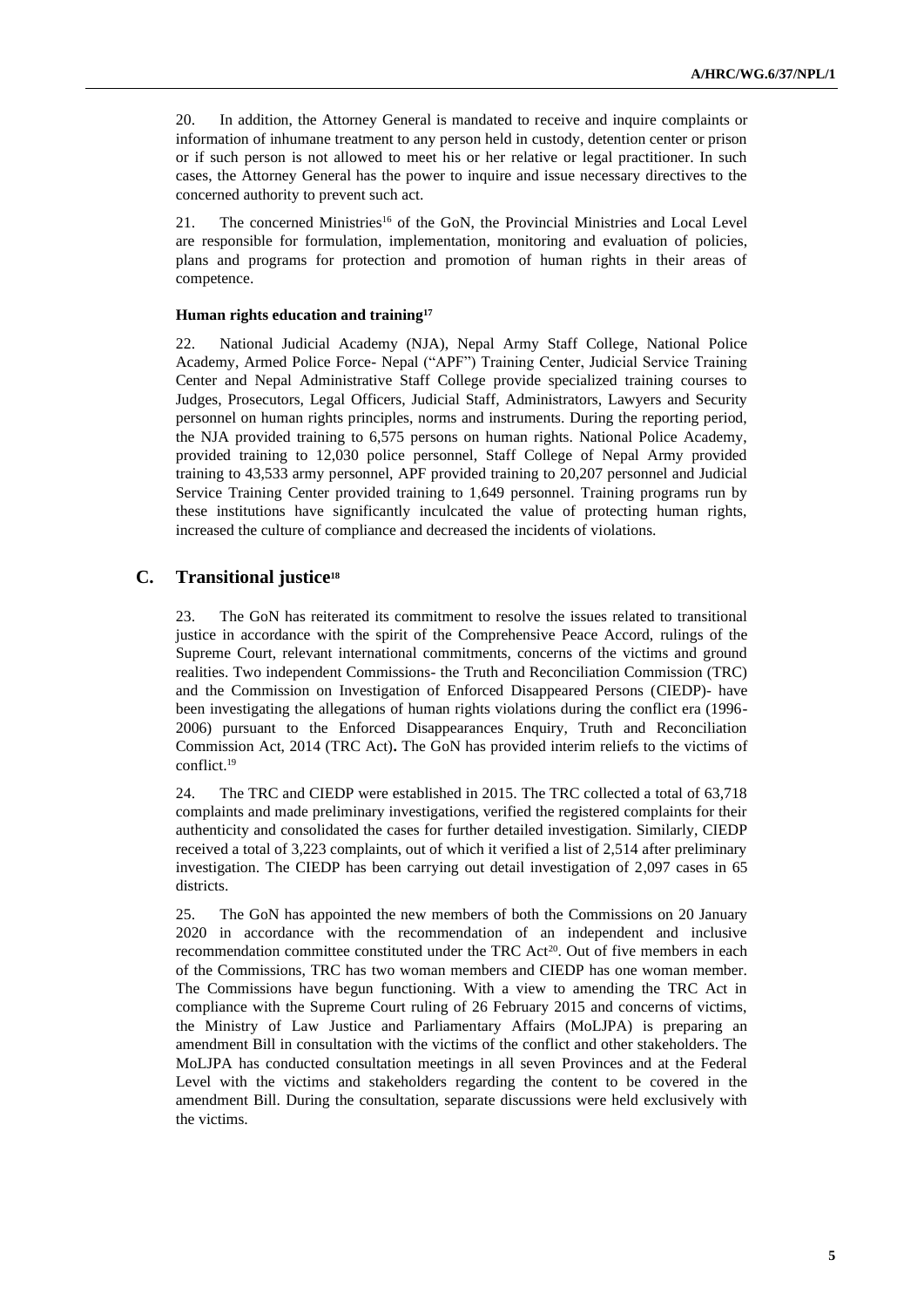# **D. Non-discrimination<sup>21</sup>**

26. The Constitution of Nepal has guaranteed equality before the law and right to equal protection of law. Discrimination on any ground including that of origin, religion, race, caste, tribe, sex, physical condition, disability, condition of health, marital status, pregnancy, economic condition, language or region or ideology is prohibited. The Constitution also provides rights against untouchability and discrimination. Particularly, taking into account the situation of *Dalits*, the Constitution provides specific rights of *Dalits.* The Constitution ensures rights of women with the objective of ending both *de jure* and *de facto* discrimination against them. The Constitution further provides independent Commissions for the protection and promotion of the rights of women as well as persons belonging to *Dalit, Mdheshi*, indigenous people, *Tharu* and Muslim communities.

27. In addition to the Penal Code<sup>22</sup>, the Caste-based Discrimination and Untouchability (Offence and Punishment) Act, 2011 has been enacted for the criminalization of the offence of caste-based discrimination and untouchability. The Act has been amended in 2018 elaborating the rights and enhancing the penalties in event of violation.<sup>23</sup> The complaints of the offences may be filed by anyone who has knowledge of the incidence of such offences. Moreover, the victim is entitled to get compensation. Total 25, 22 and 45 cases were filed in the district courts in FY 2016/17, 2017/18 and 2018/19 respectively.<sup>24</sup>

# **E. Civil and political rights**

### **Torture<sup>25</sup>**

28. The Constitution ensures rights against torture and prohibits subjecting arrested or detained person to physical or mental torture or cruel, inhuman or degrading treatment. Any such act is punishable by law and entails compensation to the victim. Torture and inhuman treatment have been criminalized by the Penal Code.<sup>26</sup> Moreover, the Penal Code provides that plea of superior order does not relieve the person from criminal responsibility.

29. Total 16, 27, 19 and 8 cases were filed in the district courts in FY 2015/16, 2016/17, 2017/18, 2018/19 respectively.<sup>27</sup> During the reporting period, departmental action has been taken against 158 police personnel and 22 armed police force personnel for negligence and violation of human rights.

#### **Enforced disappearance<sup>28</sup>**

30. The Penal Code explicitly criminalizes the act of enforced disappearance in compliance with the relevant international instruments.<sup>29</sup> In FY 2018/19, 8 cases were filed in the district courts.<sup>30</sup> For the allegations committed during conflict period, please see paragraphs 24 and 25.

#### **Use of force<sup>31</sup>**

31. Law enforcement officials are under obligation to strictly comply with the principles of proportionality and necessity while carrying out their duties. Use of firearms is strictly regulated by law. Code of Conduct of Law Enforcement Officials is integrated as part of their respective service laws which are binding on them. The Local Administration Act, 1971 empowers the Chief District Officers (CDO), civilian district administrators in preventing any activity that may potentially lead to violence or riot. The security officers must obtain prior order from the concerned CDO before using firearms. The conditions where firearms may be allowed to use is explicitly provided in the Act. The Constitution and National Criminal Procedure Code ensure the right against arbitrary arrest and detention.<sup>32</sup> All the complaints or reports of extra-judicial killings have been duly investigated, prosecuted and penalized through the competent authority in accordance with the prevailing laws. The victim's families have been provided relief or compensation.<sup>33</sup>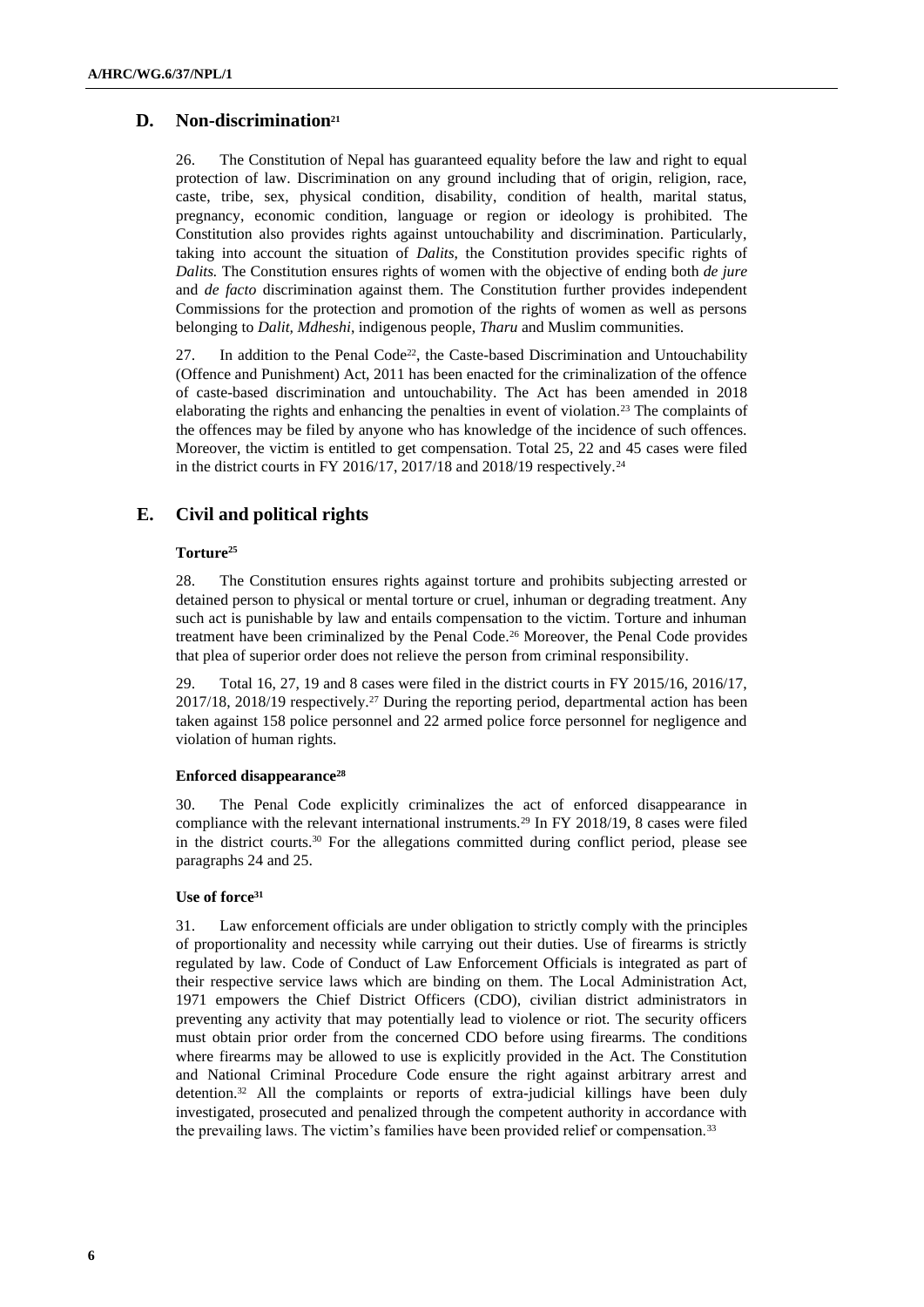#### **Conditions of detention and prison<sup>34</sup>**

32. In order to address the issue of overcrowding in prisons, new prison infrastructures are being built in various districts with the provision of separate blocks or rooms for men, women, PWDs and LGBTI with required facilities. An open prison building, with the capacity of 300 prisoners, has been constructed in Banke district. New buildings have been built and operated in six districts, structural capacity of nine prisons have been enhanced and five new prison blocks are being built. Central prison, with total capacity of seven thousand prisoners, is under construction in Nuwakot district. So far, construction of fifteen hundred blocks have been completed. In addition to 750 grams of the rice provided daily, the GoN has increased daily livelihood allowance from Rs 45/- to Rs 60/- for prisoners. Moreover, cash provided to the children of prisoners for milk has been increased from Rs 10/- to Rs 35/-. <sup>35</sup> The Supreme Court issued a directive order to make necessary arrangement for the prisoners to ensure their reproductive rights as the case may be.<sup>36</sup> A new Bill related to prisons is under consideration in the House of Representatives of Federal Parliament.<sup>37</sup>

#### **Prohibition of human trafficking<sup>38</sup>**

33. The GoN has constituted a National Committee at the central level for effective implementation of the Human Trafficking and Transportation (Control) Act, 2007. The victims are entitled to a reasonable compensation, restitution, rehabilitation, economic support and psychosocial counseling service under the Act. To extract human organ except otherwise provided by law is considered as human trafficking and is criminalized by the Act. The Guidelines to Control Sexual Exploitation of Women Workers in Dance Restaurants and Bars also aim at preventing sexual abuse. Similarly, Human Trafficking and Transportation (Control) Regulation, 2008 has been amended in 2020 for effective implementation of the Act. The GoN is implementing National Plan of Action against Human Trafficking (2011–2021), which prioritizes five specific areas including prevention, protection, prosecution, capacity development and coordination, cooperation and collaboration. A separate and specialized Human Trafficking Investigation Bureau has been established under the Nepal Police in 2018 which is dedicated to combat human trafficking.

34. Total 218, 303, 285 and 338 cases of human trafficking were filed in district courts in FYs 2015/16, 2016/17, 2017/18 and 2018/19 respectively. The GoN rescued 678 persons in 2017/18 and 10,936 persons in 2018/19. Rehabilitation, reintegration and medical and legal supports are facilitated through community service centers, district service centers and one stop crisis management centers. A fund for rehabilitation of survivors of human trafficking has been established. There are 36 safe houses, rehabilitation center/homes in ten districts for survivors or victim of trafficking, and one long-term rehabilitation center. During the last four years, a total of 5,793 victims or affected have received various services from these centers.<sup>39</sup>

#### **Freedom of thought, conscience and religion<sup>40</sup>**

35. The Constitution guarantees the right to freedom of expression and opinion as well as full press freedom as fundamental rights. The Constitution further guarantees that publication and broadcasting or dissemination or printing of any news item, editorial, feature article or other reading, audio and audio-visual material through any means whatsoever including electronic publication, broadcasting and printing shall not be censored, closed or seized nor registration thereof be cancelled. There are laws to protect the press as well as the rights and interest of journalists.<sup>41</sup>

36. Nepal is a secular State. The Constitution fully ensures religious freedom to all people and prohibits discrimination of any form on the ground of religious faith. Every person is free to choose, adopt, profess or practice religious belief. However, conversion by force or undue influence or inducement is prohibited to ensure full enjoyment of religious freedom by every religious denomination.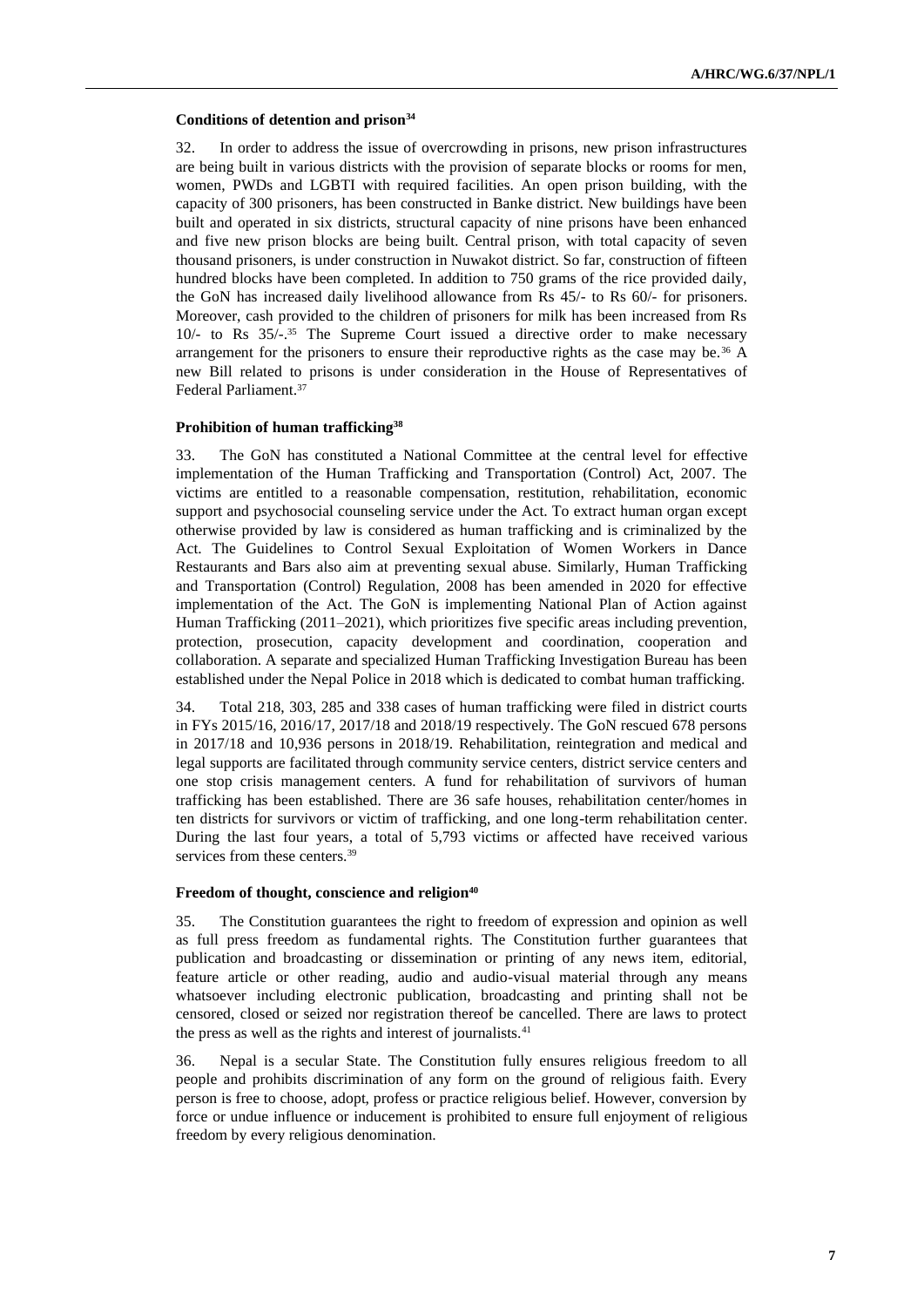#### **Human rights defenders<sup>42</sup>**

37. Nepal has a vibrant civil society and community of human rights defenders. They are functioning freely and independently across the country to promote human rights and fundamental freedoms. Prevailing laws provide adequate safeguards to protect them. The Penal Code explicitly prohibits and criminalizes use of criminal force to any person.<sup>43</sup> The legal safeguards apply to every person residing in the country including journalists, media workers, human rights defenders and CSOs. All cases of threats and attacks against journalists and human rights defenders are investigated and prosecuted under the prevailing Penal Code.

#### **Right to peaceful assembly<sup>44</sup>**

38. Freedom to assemble peacefully and without arms has been guaranteed by the Constitution. There is no restriction imposed except in a very exceptional situation as per the Constitution. Limited restriction orders were issued for short period of time for prevention of COVID-19 under the Infectious Disease Control Act, 1964.

#### **Right related to name, identity and nationality of women<sup>45</sup>**

39. The Constitution ensures equality between men and women with respect to acquiring, retaining and transferring of citizenship. This also equally applies to their children. The Constitution ensures every child the right to name and birth registration along with his/her identity. Similarly, the Act Relating to Children, 2018 ensures right of the child to have name with own identification and birth registration. Likewise, the National Identity Card and Registration Act, 2020 provides procedural and institutional provision for ensuring this right. All of these legal rights have been fully enjoyed by Nepali citizens.

40. The Nepal Citizenship Act, 2006 fully recognizes and protects equal status of Nepali women while granting citizenship. It has detailed provisions of guaranteeing citizenship on the basis of decent, birth and through naturalization. The Citizenship Amendment Bill has been tabled in August 2018 in the House of Representatives of the Federal Parliament. The Bill provides for the issuance of Nepali Citizenship Certificates by disclosing the identity of woman or man or others.

#### **Right related to marriage and family<sup>46</sup>**

41. Nepali society and the State consider family as a natural and fundamental unit of the society. The Constitution ensures equal lineage right to women and equal right to property and family affairs to spouse. The National Civil Code defines marriage as a permanent, inviolable, wholly social and legal bond which is based on free consent and is established to start conjugal and family life between a man and woman. Men and women of marriageable age have the right to marry and found a family. The Penal Code has prohibited marriage below 20 years of age. Polygamy is punishable.

#### **Administration of justice and fair-trial<sup>47</sup>**

42. The powers relating to justice is exercised by courts and other judicial bodies in accordance with the Constitution, other laws and the recognized principles of justice. Every person must abide by the orders or decisions made in the course of hearing of lawsuits by the courts. In order to ensure the independence of the judiciary, the Constitution has explicitly provided for the jurisdiction, procedures of appointment, qualification, remuneration and other conditions of service of judges of the Supreme Court, High Courts and District Courts. The Judicial Council<sup>48</sup> chaired by the Chief Justice recommends or advises, in accordance with the Constitution, on the appointment, transfer, disciplinary action, and dismissal of Judges, and other matters relating to the administration of justice. In addition to the regular courts, Specialized Courts, Quasi-judicial Bodies and Judicial Committees at Local Levels have been rendering justice within their respective jurisdiction. Investigation, prosecution and adjudication functions are carried out by three different entities namely police, government attorney and courts respectively.

43. The Legal Aid Act, 1996, the Integrated Legal Aid Policy, 2020 and court-paid lawyers are the mechanisms to ensure free legal aid to the indigent persons. In addition,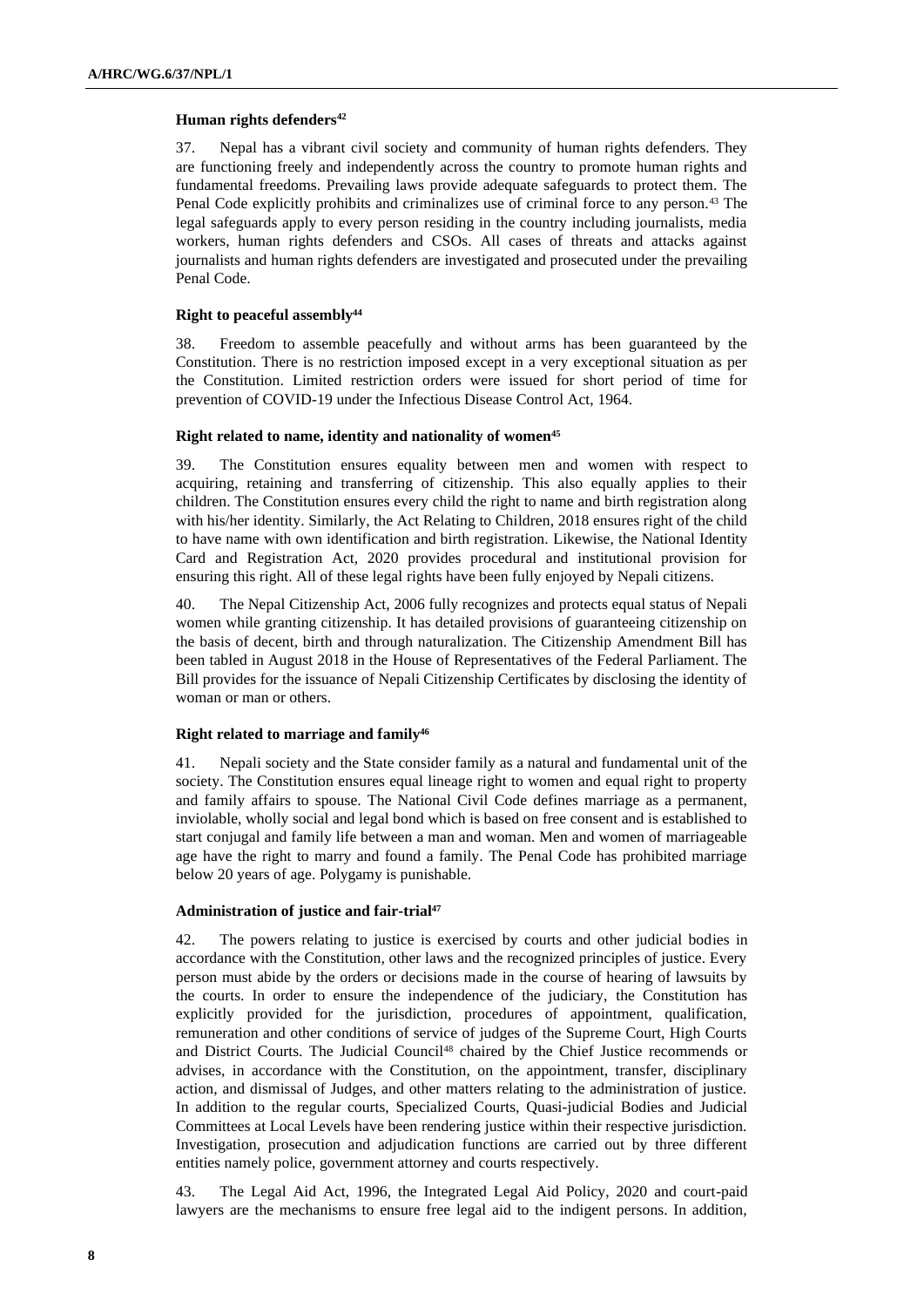Nepal Bar Association has endorsed Pro-bono guidelines for institutionalizing Pro-bono service of lawyer.

# **F. Economic, social and cultural rights**

#### **Rights to adequate standard of living<sup>49</sup>**

44. The Constitution requires adopting the policies related to basic needs of citizens. With the objective of improving standard of living of the people, the GoN has made comprehensive policy and programmatic interventions and significantly increased investment in food, housing, poverty reduction, employment generation, health care, education, social security and development of people-centric infrastructures.

#### **Right to food<sup>50</sup>**

45. The Constitution guarantees every citizen freedom from hunger and provides safeguard from food scarcity. The Right to Food and Food Sovereignty Act, 2018 contains provisions of identifying targeted household in terms of food security; provision of ration card; maintain food supply during emergencies; rights of farmers; sustainable use of agricultural land; promotion of local food system including climate change adaptation. The GoN is committed to achieve zero hunger goal of SDG by ensuring food and nutrition security for all. *No one should remain hungry, no one dies of hunger* is the commitment of the GoN. For ensuring food and nutrition security, the Fifteenth plan incentivizes agricultural production and discourages land fragmentation and leaving land uncultivated.

46. In order to remove nutritional deficiency, various micro nutrient supplement programs have been launched, including Vitamin 'A' for children under five years of age; distribution of nutritious food package to the family members of pregnant and lactating women under the golden thousand days program. Iron Capsule and Albendazole are provided to children aged 12 to 59 months against parasitic worms. In FY 2018/2019, 46,335 persons were distributed nutrition bags under the golden thousand days. The National Food Safety Policy, 2019 has been adopted by the GoN which aims to double the food production in ten years.

47. The status of food security has improved as a result of extended irrigation facilities, distribution of high yielding seeds and chemical fertilizers. Agricultural production, particularly of paddy, wheat, maize, vegetables and potatoes has been increased.<sup>51</sup> Similarly, the GoN has implemented Prime Minister Agriculture Modernization Project, Advanced Seed Program, Project for Income Raising of Small and Medium Farmers, Agriculture Insurance Program, and Minimum Support Price Program to ensure food and nutrition security.

#### **Right to adequate housing<sup>52</sup>**

48. The Constitution has enshrined right to housing as one of the fundamental rights. The Right to Housing Act, 2018 incorporates provisions for providing the homeless citizens with appropriate and safe housing facility. Likewise, Safer Citizen Housing Implementation Procedure, 2018 and Vulnerable Settlement Relocation and Integrated Settlement Development Procedure, 2018 have been formulated to increase the access to safer housing. The GoN has launched People's Housing Program and Safer Citizen Housing Program that specifically cater to the housing need of low-income group. Under the People's Housing Program, 18,000 houses have been constructed, and in FY 2019/20 provided grants to the Provincial Governments for constructing additional 37,000 houses. The Safer Citizen Housing Program envisages support to people below poverty line to replace all thatched/straw roof with CGI sheets by 2023. Besides making individual buildings safer, the GoN has been working to make cities and human settlements inclusive, safe, resilient and sustainable. Integrated Urban Development Plan has been prepared for 185 municipalities which ensures risk sensitive land use planning through participatory approach. Similarly, provincial governments have their own program on housing.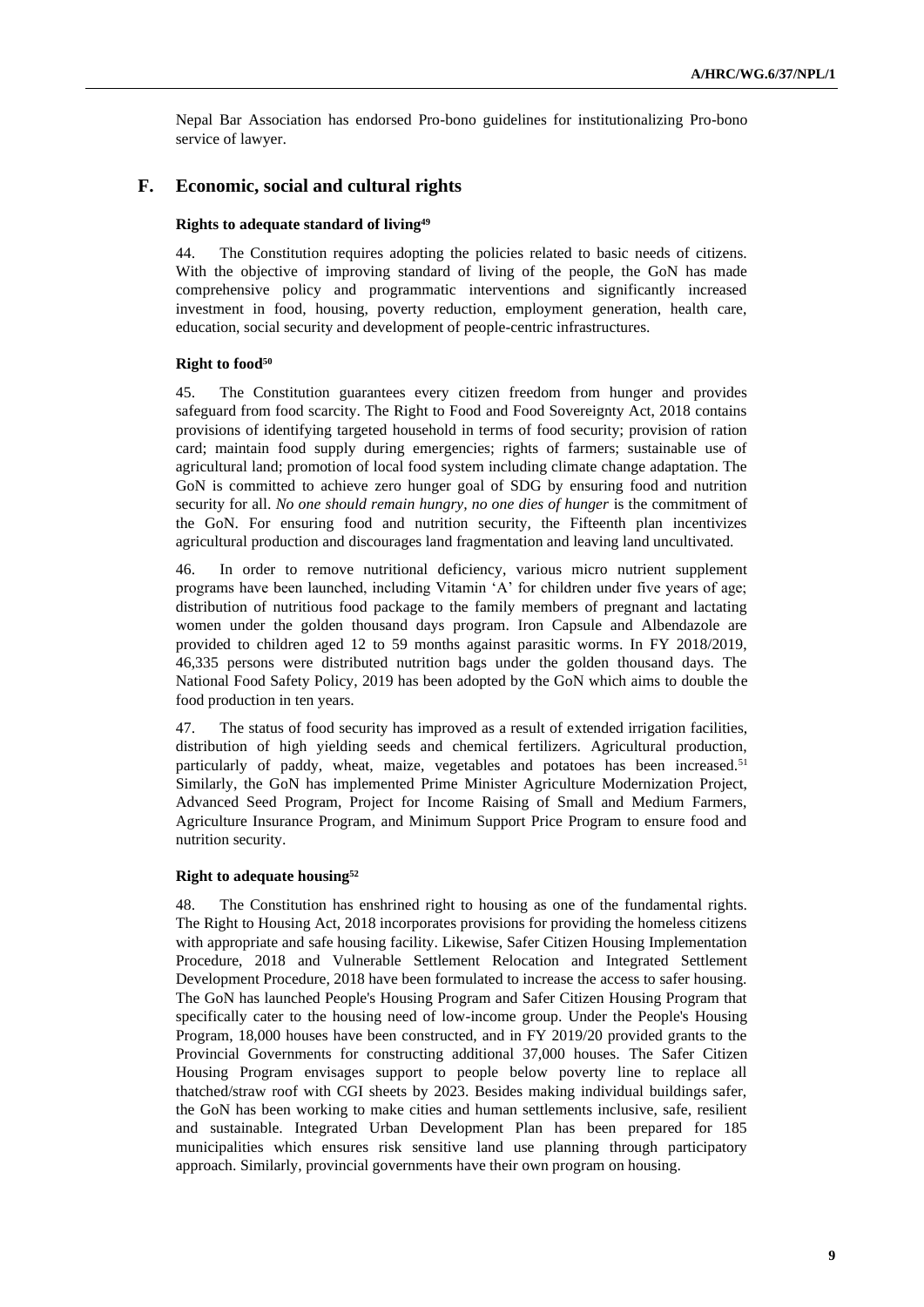#### **Poverty<sup>53</sup>**

49. Poverty reduction remains an overarching development agenda of the GoN. The GoN is implementing Poverty Alleviation Policy, 2019 which aims to reduce poverty to 5% by 2030 and to 0% by 2043. More than fifty programs relating to poverty alleviation are being implemented to uplift people below the poverty line by providing them with opportunities and access to productive resources, capacity building, and income and employment generation. The GoN has adopted National Land Policy, 2019 which intends to ensure access of farmers to arable land.

50. During last four years (2015-2019), poverty has reduced from 21.6% to 18.7 %. The Fifteenth Plan aims to reduce poverty from 18% to 13% by 2024. Identification and distribution of identity card to the poor family has been conducted. For poverty reduction and attaining inclusive and sustainable development, the GoN has been allocating budget for programs that are pro-poor, gender responsive and adaptive to climate change. In the FY 2020/21, 44.06% of the total budget has been allocated for programs that are relevant to address effects of climate change. Furthermore, the portion of gender responsive budget is 73.75% that relates to direct and indirect support to gender equitable distribution of resources. To ensure access to economic and social opportunities of the marginalized and backward group, the GoN has allocated 53.29 % of the total budget as the pro-poor budget.

#### **Drinking water**

51. To date, 95% of population have access to basic level and 20% of population have access to upgraded water facility.<sup>54</sup> One house, one tap program is under implementation to ensure water supply in the areas deprived from basic water and sanitation services.

#### **Rights to just and favorable conditions of work<sup>55</sup>**

52. The Constitution provides for special priority in employment and social security for the protection, upliftment, empowerment and development of vulnerable groups. The GoN has carried out the Prime Minister Employment Program targeting poor households and unemployed persons. The Fifteenth Plan has adopted the strategy of capacity building, income generating and employment programs targeting poor families of backward regions and communities. The Right to Employment Act, 2018 ensures one hundred days employment for each unemployed person. If the employment is not available, a minimum social security allowance is ensured. The GoN has fixed minimum wage of Rs. 13,450/-, minimum daily wage of Rs. 517/- and minimum hourly wage of Rs. 69/- effective from 17 July 2018. Employment Service Center and Employment Management Information System have been introduced at each Local Level to facilitate job seekers. In FY 2019/20, 3,84,630 unemployed persons were enlisted in 701 Local Levels and 87,757 persons received employment. 7,237 persons were imparted employment oriented trainings in various sectors. Fourteen Billion rupees project on Transformation Initiation for Youth Employment is being implemented in co-operation with the World Bank targeting the unemployed youth. Contributory Social Security System has been introduced aiming at providing social security to the salaried workers through their monthly contributions.<sup>56</sup> The Labour Act, 2017 has been enacted to ensure minimum social protection of workers such as provident fund, gratuity, insurance, maternity leave and maternity care leave, festival allowance etc.

#### **Bonded labour<sup>57</sup>**

53. *Kamaiya* (Prohibition) Act, 2002 prohibited bonded labour system of *Kamaiya* and required for rehabilitation of freed *Kamaiyas*. Moreover, 27,570 freed *Kamaiyas* households and 16,322 *Haliyas* households have been resettled. A total of 19,531 *Kamaiyas* and 1,142 *Haliyas* have received skills development trainings for income generation. The GoN has completed distribution of land to the *Haliyas* and *Kamaiyas*.

54. Each family of freed *Kamaiya* was allocated 1690 sq.m (5 *katha*) land in rural area, 676 sq.m. (2 *katha*) land nearby a Highway and 338 sq.m. (1 *katha*) land in the city area. If any family of freed *Kamaiya* and *Haliya* wished to purchase land on their own choice, a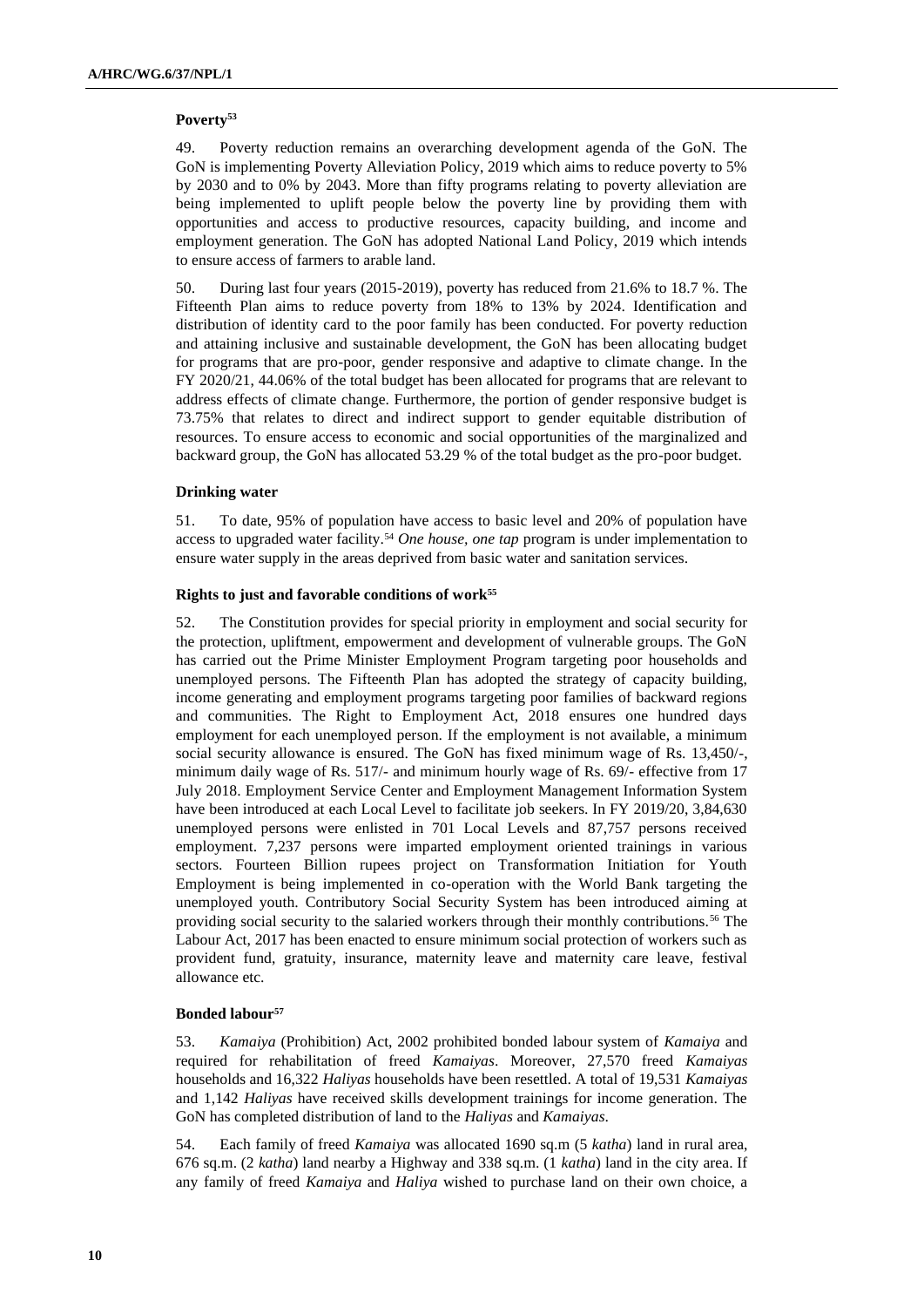grant of Rs. 2,00,000/- was provided. Similarly, freed *Haliyas* were allocated 1516.8 sq.m. (3 Ropanis) land in Mountain or Hill Regions and 676 sq.m. (2 *katha*) in the Terai region.

#### **Rights to health<sup>58</sup>**

55. The Constitution guarantees every citizen the right to free basic health services from the State and equal access to health services including right to safe motherhood and reproductive health to women.

56. The Public Health Service Act, 2018 and National Health Policy, 2019 aim to enhance access to health services by making it regular, effective, qualitative and easily available. Following basic health services are provided free of cost: vaccination service; motherhood, infant and paediatric health services such as integrated infant and paediatric disease management, nutrition service; pregnancy, labour and child birth service; family planning; abortion and reproductive health; services relating to communicable, noncommunicable diseases, physical disability, mental disease, elderly citizen's health and general emergency condition; health promotion service; *ayurveda* and other accredited alternative health services.

57. The Safe Motherhood and Reproductive Health Right Act, 2018 explicitly protects the health rights of women, girls, adolescents and new-borns and ensures access to quality reproductive healthcare services. The Ministry of Health and Population (MoHP) has implemented various programs related to reproductive health, women and children.<sup>59</sup> Safe abortion services are available in all 77 districts. In the last five years, Family Welfare Division trained and listed 1,890 service providers (both doctors and nursing staff), listed 721 service centers for providing safe abortion services. In last five years 4,40,983 women were served for safe abortion services. About 71% of the women accepted post abortion contraceptives. For achieving Polio Eradication in Nepal, National Polio Endgame Strategic Plan, 2014-2018 was implemented.

58. The Immunization Act, 2016 ensures every child the right to access quality vaccines. The GoN has been striving for 100% immunization of mother and children. Under this provision, children have been provided with twelve antigens; BCG, DPT-HepB (penta), PCV, OPV (bOPV), Measles, Rubella and Japanese Encephalitis through 10,000 service delivery points throughout the country and outreach services for polio (injectable and oral), pneumococcal conjugate vaccine. Moreover, new initiative of "Reaching Every Child" is being implemented.<sup>60</sup> In 2019, 70.2% children aged 12-23 months received all basic vaccination.<sup>61</sup>

59. The GoN has expanded Health Insurance Program at 563 Local Levels of 58 districts. Under the National Health Insurance Policy, 2014, the number of insured persons is 31,42,676, out of whom 25.1% are extremely poor people. Free distribution of 70 types of vital medicines through National Free Health Service Program continues throughout the country. During the reporting period, extremely poor persons have received medical treatment for diseases such as cancer, heart disease, kidney ailment, Parkinson, Alzheimer, spinal injury and so on under the Poor Citizen Medical Treatment Program. Under this program, the GoN provides Rs. 100,000/- to each person as a financial support for treatment. The GoN provides for free health insurance amounting Rs. 100,000/- to senior citizens. Medicines for HIV/AIDS are being provided for the affected persons.

60. The GoN has introduced demand-side interventions to encourage women for delivery of babies in health centers. The Maternity Incentive Scheme, 2005 provided transportation incentives to women to encourage delivery in health centers.<sup>62</sup> Nepal is committed to achieving 70% of all deliveries by Skilled Birth Attendants and at institutions to achieve the SDG target in 2030.

61. Neonatal mortality rate has reduced to 21 per 1,000 live births, under-five year child mortality has reduced to 39 per 1,000 live births. The maternal mortality rate has reduced to 239 per 100,000 live births.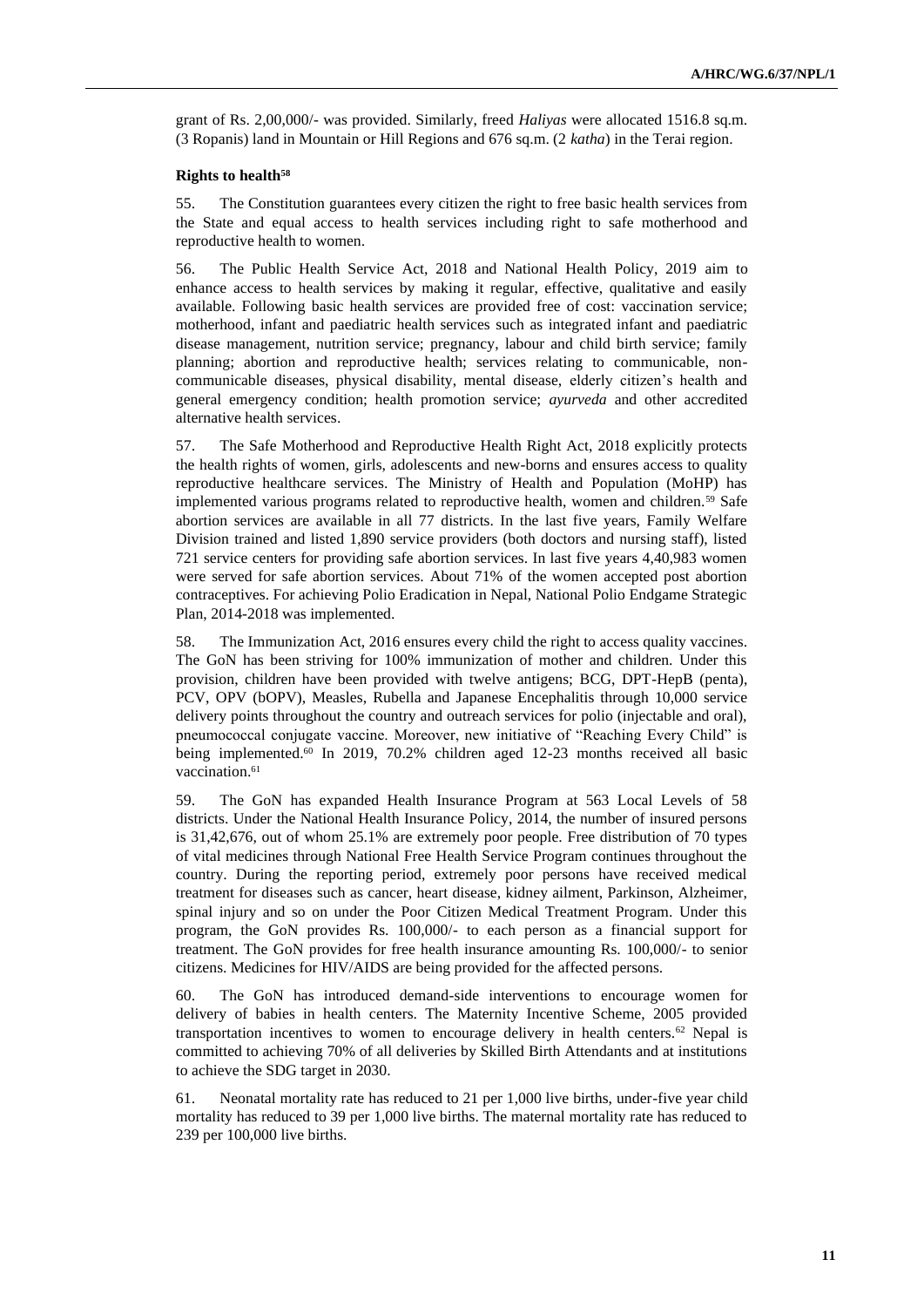#### **Right to education<sup>63</sup>**

62. The Constitution ensures every citizen right of access to basic education, to get compulsory and free education up to the basic level and free education up to the secondary level from the State. The citizens with disabilities, indigent citizens will get free higher education. Persons with visual impairment and those with hearing and speaking impairment have the right to free education by means of Braille script and sign language respectively. Every Nepali community residing in Nepal have the right to get education in their mother tongue.

63. The Free and Compulsory Education Act, 2018 provides equal access to quality education for all. The Act ensures citizen who are economically destitute, with disabilities and *Dalit* must get free higher education. Children of the martyrs, those who have sacrificed their lives in the process of popular movement, armed conflict, revolution; and children of the disappeared persons, conflict victims, the wounded and the PWDs have the right to get special opportunity for education. The GoN has introduced policies and procedures<sup>64</sup> and launched various programs<sup>65</sup> for overall development of education sector. The Local Levels are also responsible to ensure that every child from 4 to 13 years of age is enrolled and receives free education in public schools. In addition, at least one year early childhood development and education will be provided after the completion of the age of four years.

64. The share of Dalit enrolment is 19.55% at lower basic level, 15.59% at upper basic level and 12.33% at secondary level with grade 9-10 and at 8.75% secondary level with grade 11-12. *Janajati* children make up 33.67% of lower basic, 37.59% of upper basic and 37.57% of secondary level with grade 9-10 and at 38.09% secondary level with grade 11-12 enrolments.

65. The indigenous people may educate their children in their mother tongue.<sup>66</sup> Scholarships are provided in higher education. Skill Development Training Center, Department of Micro, Cottage and Small Industry Promotion Center, Center for Technical Education and Vocational Training provide skills development trainings to the indigenous people.

66. Until 2019/20, 33 special schools, 23 integrated schools and 380 source classes have been operated for improving access to education for children with disability. These schools have been catering the needs of children with 10 types of disability. As a result, 46,899 children with disabilities were enrolled at schools in 2019.

67. In 2017, the enrollment rate at primary level was 97.2%, at lower secondary level 92.3% and at secondary level 43.3%. In academic year 2019, the enrolment rate was 97.1% in primary level, 93.8% in lower secondary level and 47.6% in secondary level. In 2017, the dropout rate at primary level was 3.6, at lower secondary level was 4.4 and at secondary level 3.7 respectively. In 2019, the dropout rate at primary level was 3.6, at lower secondary level is 3.8 and secondary level 2.8.<sup>67</sup>

68. Moreover, provision of menstrual hygiene management (separate toilet, free distribution of sanitary pad) has been introduced to minimize drop-out rate of adolescent girls. The Provincial Governments have also taken various measures to minimize dropout rates of girls.<sup>68</sup>

69. In FY 2019/20, Rs. 3.18 billion has been provided as pro-poor targeted scholarship program to 32,88,924 students of *Dalit* community, conflict affected family, martyrs family, highly marginalized and indigenous communities on the verge of extinction.

# **G. Women<sup>69</sup>**

#### **Multiple forms of discrimination against women<sup>70</sup>**

70. The GoN has taken different approaches to address the multiple forms of discrimination against women which include, empowerment of women through education, awareness, training for skill development and employment; preventive measures through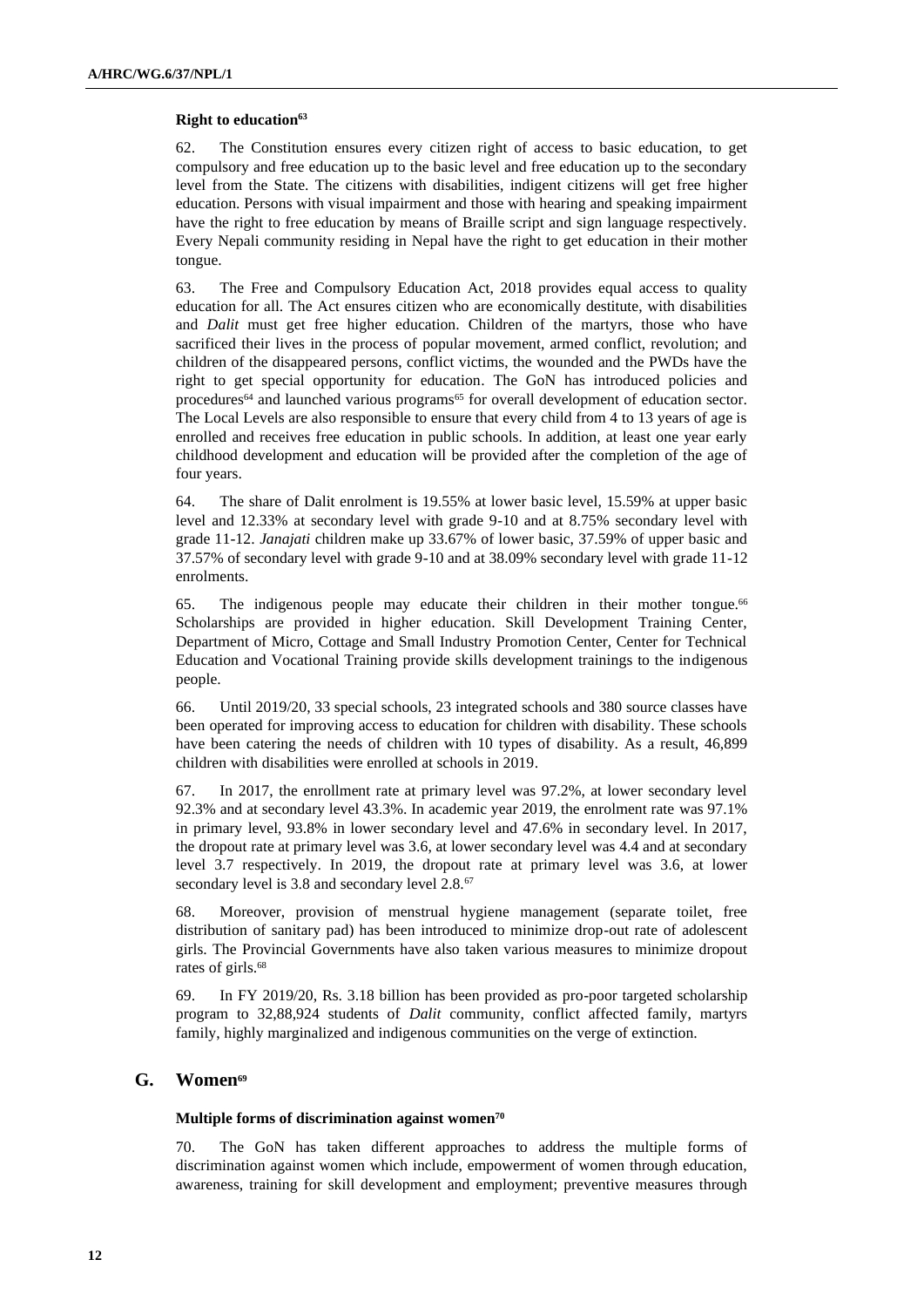effective implementation of anti-violence and anti-discriminatory laws including affirmative measures; and protection of the victims.

71. The objectives of President Women Upliftment Program are empowerment of socially and economically marginalized women by development of skills entrepreneurship, and enterprises as well as market facilitation; elimination of the incidences of rape, sexual exploitation, trafficking in women and girls and all forms of Gender Based Violence (GBV) through effective law enforcement. Under the program, pregnant women facing maternity related complications from the remote parts of the country are provided with airlifting facility to fetch them medical facilities. This initiative has saved life of 110 women and their infants between December 2018 and 30 June 2020.<sup>71</sup>

72. Judicial Committee has been established in each Local Level, which settles disputes primarily through mediation and subsequently through adjudication. The disputes it settles relate to complaints of not taking care of senior citizens, not providing education, food and clothes to minor children and matters concerning relations between husband and wife.

73. The Indigenous Nationalities Commission Act, 2017 provides authority to the Commission to receive complaints against person or organization that violates the rights of indigenous community and to recommend to the concerned authority for investigation. Similarly, the Caste based Discrimination and Untouchability (Offence and Punishment) Act, 2011 authorizes Police Office, NDC and Local Levels to receive complaints.

#### **Women in labour market<sup>72</sup>**

74. The Constitution provides the right to employment to every citizen. It further provides positive discrimination in favour of women in employment and social security. Similarly, the Right to Employment Act, 2018 provides that priority is given to women, *Dalits*, indigent, martyr's families and families of the persons of enforced disappearance while launching employment programs.<sup>73</sup>

75. The Constitution ensures right to appropriate remuneration, facilities and contributory social security to every labourer. The Right to Employment Act, 2018 and Labour Act, 2017 prohibit all forms of discrimination on wages for the equal value of work and social security on any ground of sex, ethnicity, origin, religion, color and caste. The Labour Act has increased the maternity leave to 98 days from 52 days, out of which 60 days are fully paid and a provision of 15 days fully paid maternity care leave to the spouse.

### **Harmful practices against women and girls<sup>74</sup>**

76. Concrete legislative, policy and programmatic interventions have been put in place to eliminate harmful traditional and social practices, such as, child marriage, dowry, witchcraft and *chhaupadi*. The Constitution prohibits subjecting women and girls to physical, mental, sexual, psychological or other form of violence or exploitation on the ground of religion, social, cultural tradition or practice. Such act is punishable and the victims have the right to compensation. The Penal Code prohibits marriage before attaining the age of twenty years.<sup>75</sup> Similarly, the Penal Code prohibits concluding marriage by asking for any type of movable or immovable property, dowry or any property from the bridegroom or the bride side.<sup>76</sup>

77. The Penal Code criminalizes banishing a woman to a shed (*Chhaupadi*) during menstruation or delivery, or subjecting her to similar other discrimination, untouchability or inhuman treatment of any type.<sup>77</sup> The GoN launched a *Chhaupadi* free campaign for demolishing the *chhau* sheds. During the campaign, more than 8,550 *'Chhaupadi Goths'* were dismantled in two months.<sup>78</sup> The GoN is promoting Dignified Menstruation campaign with a theme of 'Menstrual Talk, Dignity First'. Moreover, the GoN is observing 8 December as a 'Dignified Menstruation Day' for raising awareness whereby the individuals and families are encouraged to take menstruation with dignity.

78. The Penal Code criminalizes accusing anyone of being a witch, and to expel one from his or her place of residence as degrading and inhuman treatment.<sup>79</sup> A separate law, the Witchcraft Allegation (Crime and Punishment), 2015 has been enacted which has criminalized the allegation of witchcraft and has ensured compensation to the victim. The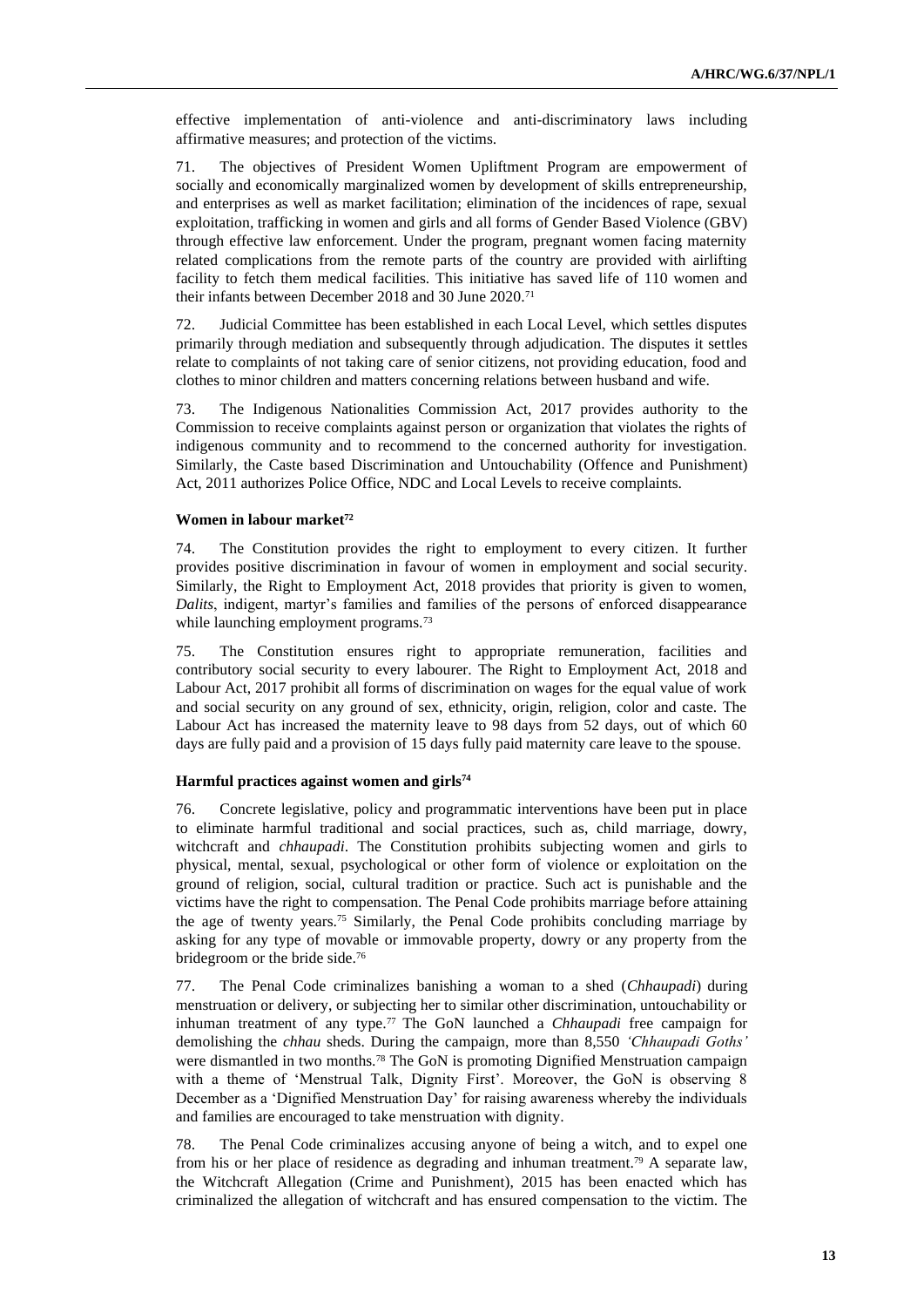GoN has issued 'Acid and other Harmful Chemical Substance (Regulation) Ordinance, 2020' and 'An Ordinance made to amend some Nepal Acts relating to Penal Code and Criminal Procedure Code, 2020' on 28 September 2020 to regulate acid and other harmful chemical substances and to significantly increase punitive measures for acid attacks. Likewise, National Strategy to end Child Marriage, 2016 aims to end child marriage by the year 2020.

#### **Gender based violence<sup>80</sup>**

79. The Constitution prohibits any physical, mental, sexual, psychological or other forms of violence or exploitation on the grounds of religion, social, cultural, tradition, practice or on any other grounds against women. Moreover, the Constitution ensures compensation and right to get information about the investigation and proceedings of a case in which he or she is the victim and social rehabilitation.

80. The Domestic Violence (Crime and Punishment) Act, 2009 has been amended in 2015. The amended Act has broadened the definition of domestic violence encompassing physical torture<sup>81</sup>, mental harm<sup>82</sup>, and all forms of sexual violence, including between partners and outside marriage. The Act has also broadened the definition to include torture for dowry related violence as domestic violence. In FY 2015/16, 2016/17, 2017/18, cases of domestic violence filed in various courts were 558,925 and 1,113, out of which 319,481 and 592 cases have been disposed of respectively.<sup>83</sup>

81. Sexual Harassment at Workplace (Control) Act, 2014 provides for measures to control and punish sexual harassment at both formal and informal workplace.<sup>84</sup> The Penal Code criminalizes sexual harassment with a punishment up to three years of imprisonment and thirty thousand rupees fine.<sup>85</sup> The Victims of Crime Protection Act, 2018 ensures the protection of the victim of sexual harassment.

82. The NWC has run a 24 Hours Helpline "*Khabar Garau 1145*" (Let's Inform 1145), which is the GBV Helpline that provides integrated services from one platform that includes shelter, psychological services, children related services and legal aid.<sup>86</sup>

83. Violence against Women Prevention Fund (Operation), 2012, and Single Woman Security Fund (Operation) Regulation, 2013 have established funds for providing immediate relief to the victims of violence against women and provide education, training, rescue, relief and treatment of single women.

#### **GBV in emergency situation<sup>87</sup>**

84. A range of national legal and policy instruments have been adopted in order to protect vulnerable groups including women, children, *Dalits*, marginalized group and community, PWDs and senior citizens during emergency situation, particularly from disaster related emergency.<sup>88</sup> The Disaster Risk Reduction and Management Act, 2018 has assigned duty and responsibility to Executive Committee to implement special plans and programs, in accordance with the requirement of the emergency situation to those who are in the risk of disaster.

85. In order to facilitate access to the concerned authorities and the courts, 17 districtlevel and 84 community-level service centers are in operation to deliver services to the victims and survivors of GBV, rape and other sexual offences and 36 service centers for victim affected by domestic violence. Likewise, hospital-based 'One-Stop Crisis Management Centers' have been providing integrated health services to GBV victims and survivors in 55 districts. The allegations relating to GBV committed during 1996 to 2006 armed conflict are being investigated by the TRC and CIEDP.

### **Safe and confidential environment for reporting incidents of VAWG<sup>89</sup>**

86. The Constitution protects the rights of victim of crime. The Victims of Crime Protection Act, 2018 provides safeguard against attack, damage, fears, intimidation or threat by the suspect, accuse, offender or person related to him or her or the witness of the accused against the victim or close relative and person dependent on the victim. The National Criminal Procedure Code provides that the incidence may be reported verbally or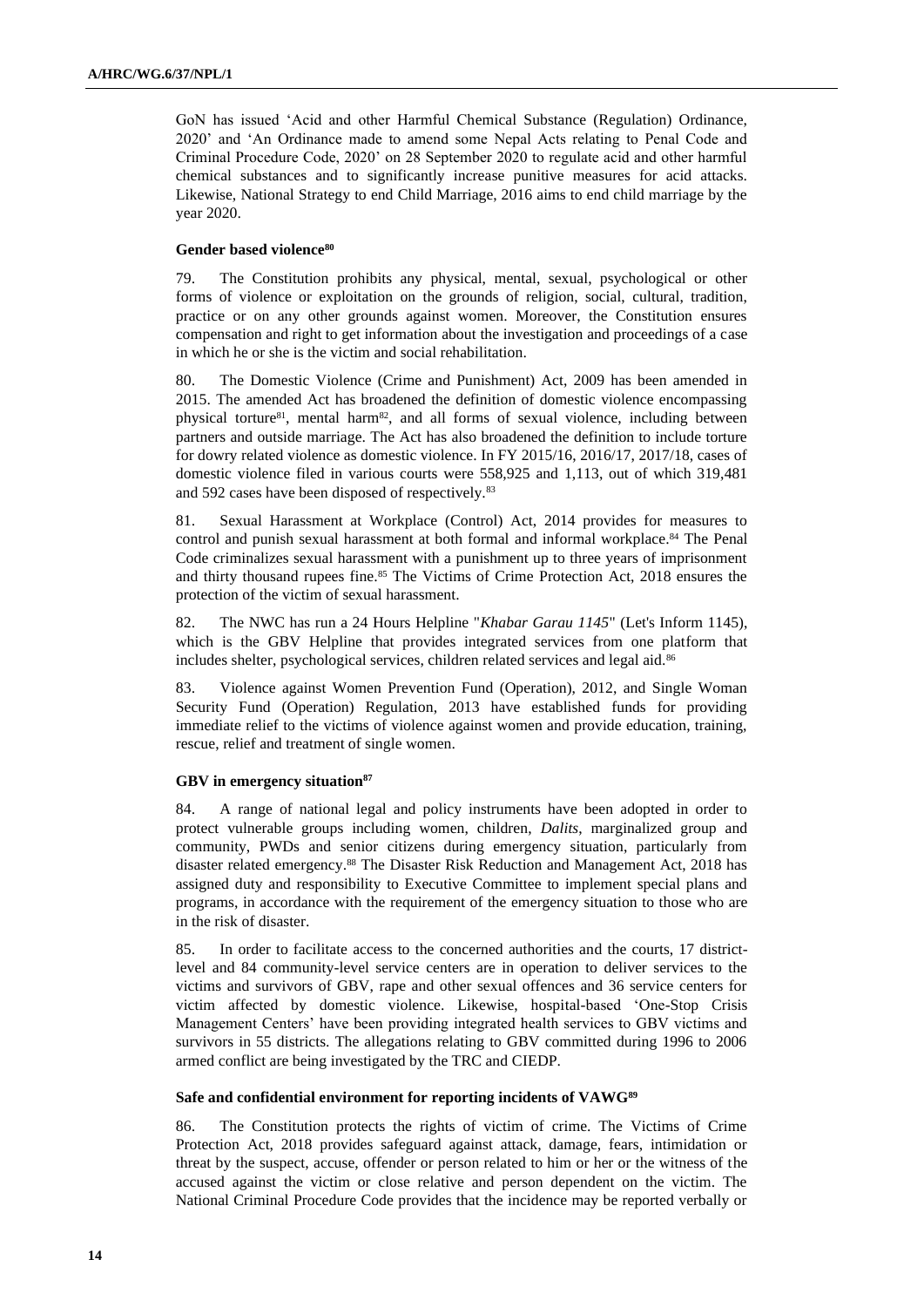through electronic means in the nearest police office. In case the police office denies to register the report, the complaint along with the report may be made to the office of the district attorney or higher police office. The court may issue necessary order to the concerned authority to protect the witness or the victim. The Domestic Violence (Offence and Punishment) Act, 2009 and Human Trafficking and Transportation (Control) Act, 2007 have made similar provisions for the protection of the victims. The Act Relating to Personal Privacy, 2018 ensures the right to privacy of the matters relating to body, residence, property, document, data, correspondence and character of every person, to manage the protection and safe use of personal information remained in any public body or institution, and to prevent encroachment on the privacy of a person.

87. The Procedural Guidelines for Protecting the Privacy of the Parties in the Proceedings of Special Types of Cases, 2007 provide for maintaining confidentiality including code names of victims and in-camera hearing of the cases involving women such as rape, abortion, sexual abuse, trafficking in human beings, incest and violence against women. The guidelines also require similar precaution in the criminal cases involving children as a party and tried by a juvenile bench; and the cases related to HIV/AIDS affected or infected persons. The Human Trafficking and Transportation (Control) Act, 2007 prohibits disseminating confidential information of the victim.<sup>90</sup>

#### **Rape<sup>91</sup>**

88. The law against rape has been reformed with wider definition of the offence which includes marital rape as well.<sup>92</sup> Whoever commits rape is liable to punishment with imprisonment and fine depending on the age and physical condition of the victim.

89. The Penal Code has increased the statute of limitation for filing a First Information Report on rape from 35-days to one year.<sup>93</sup> Maximum penalty for the offence of rape is imprisonment for sixteen to twenty years when victim is under ten years old.<sup>94</sup> Compensation has also been ensured for the victims of rape. In case of rape with murder, the perpetrator is liable to imprisonment throughout life.<sup>95</sup>

#### **Equality between men and women<sup>96</sup>**

90. The Constitution ensures participation of women in all bodies of the State on the basis of proportional inclusion. President and Vice-President, Speaker and Deputy-Speaker of House of Representatives and Chairperson and Vice-Chairperson of National Assembly, Mayor and Deputy-Mayor of municipalities and Chairperson and Vice-Chairperson of Local Levels are elected as to have representation of different sex or community. The constitutional threshold of at least 33% women representation in the Federal Parliament and Provincial Assemblies has been fully met. The Constitution requires appointments to the offices of Constitutional Bodies in accordance with the inclusive principle.

91. As a result of the policy of inclusion as adopted by the State, there are nine committees headed by women out of sixteen parliamentary committees in the Federal Parliament. House of representative of Federal Parliament comprises of 32.73% women; National Assembly comprises 37.29% of women; Provincial Assembly comprises 34.36 % women; and out of total Mayors, deputy mayors, Chairpersons and Vice-Chairperson of Local Levels, 47.6% are women. Members of Local Level comprise of 40.59 % women. In addition, Women Development Offices have been established in all 753 Local Levels which are engaged in the implementation of the women development program.

92. The GoN has targeted to attain wage equality for equal value of work for men and women in the ratio of 0.62 in 2015 to 0.92 in 2030; ratio of women to men participation in labour force from 0.93 in 2015 to 1.0 in 2030. The Constitution has ensured participation of women in all bodies of the state on the basis of the principle of proportional inclusion. Fifteenth Plan aims to increase the participation of women in all levels, structure and development process up to 50% gradually.

93. The Civil Service Act, 1991 provides 33% reservation to the women candidates out of 45% of total vacant post to be fulfilled through open competition. This provision is applied to all spectrum of public civil services. During this reporting period, representation of women in civil service has increased significantly from 15.3% to 25.8 % and this is in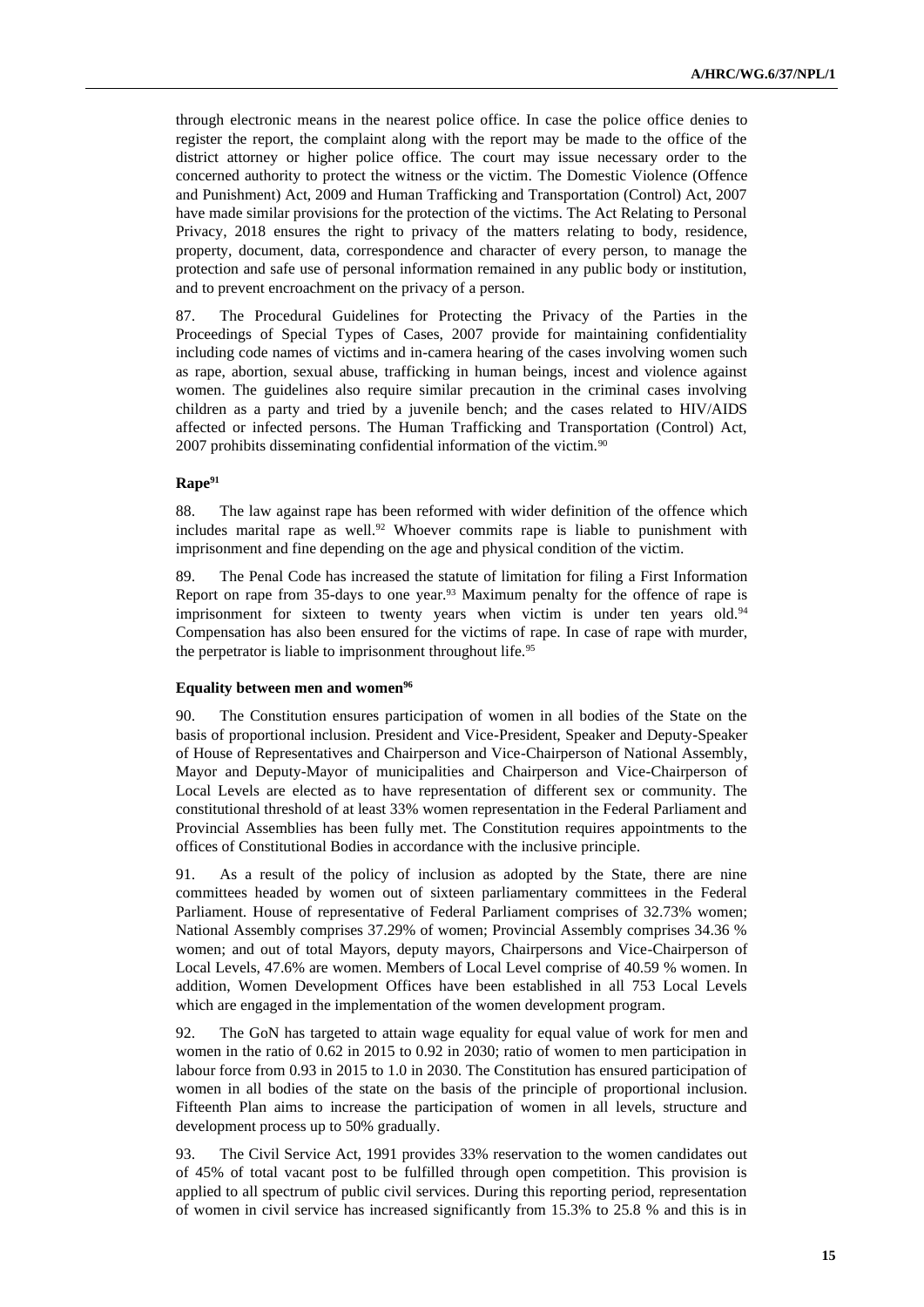increasing trajectory. In total the percentage of women teachers in schools is  $39\%$ .<sup>97</sup> Nepal Army, Nepal Police and APF also have the provision of 20% quota for women.

94. The MoWCSC is preparing a comprehensive National Gender Equality Policy which is in the process of final approval.

# **H. Children**

#### **Definition, general principles and protection<sup>98</sup>**

95. The Act Relating to Children, 2018 defines 'children' as persons who have not completed the age of eighteen years. This definition is identical to the definition of children in the Penal Code, Child Labour (Prohibition and Punishment) Act, 2000 and the Labour Act, 2017.

96. The Act Relating to Children, 2018 ensures all pillars of rights of child including the right to protection, right to survival, right to development and right to participation.<sup>99</sup> The Act further provides that every child has the right to protection against any type of physical or mental violence and torture, hatred, inhuman treatment, gender or untouchability-based mistreatment, sexual harassment and exploitation. The Act also provides that the best interest of child must be prioritized and it establishes the responsibilities of family and guardians, State and media sector towards children.

97. The Act also provides for a multi-stakeholder National Child Rights Council chaired by the Minister for Women, Children and Senior Citizens. The Council is represented by various government agencies and CSOs working in the field of child rights, child protection, child welfare and juvenile justice. The Council recommends the GoN about the policies and programs to be adopted by the GoN and monitors, evaluates and reviews the child-related programs undertaken by the GoN.

98. The Child Labour (Prohibition and Regulation) Act, 2000 prohibits engaging any child below 14 years in work as a labourer. The provisions of this Act apply to the informal sectors as well. The GoN has adopted Ten Year National Master Plan against Child Labour, (2018-2028) which aims to eliminate worst forms of child labour by 2022 and all forms of child labour by 2025.

99. Child Helpline 1098 and 104 are being operated by CSOs in twelve districts in the guidance of the MoWCSC and coordination and cooperation of Child Rights Council to rescue children at risk and provide relief, protection, psychosocial counselling, legal services, health treatment and family reunion of rescued children. Based on the "Street Children Rescue, Protection and Management Guideline" a program leading to Street Children Free Kathmandu Valley has been implemented. During 2017 to 2019, 7,806 children were rescued from vulnerable condition and 1,011 street children have been rescued and rehabilitated in Kathmandu Valley alone.<sup>100</sup> At present Kathmandu is free from street children.

# **I. Persons with disabilities<sup>101</sup>**

100. The GoN conducted census in 2011 which included detailed disaggregated data of the PWDs. In 2021, the GoN is going to conduct decennial census throughout the country for generating disaggregated data on PWDs.

101. The Act Relating to Rights of Persons with Disabilities, 2017, removes the barrier and discriminatory practices towards PWDs. The Regulation on the Rights of Persons with Disabilities, 2020 ensures civil, political, economic, social and cultural rights by doing away with discrimination against PWDs and to ensure the environment that enables PWDs to earn self-reliant and respectful living by empowering them and ensuring their participation in the process of policy making, and development.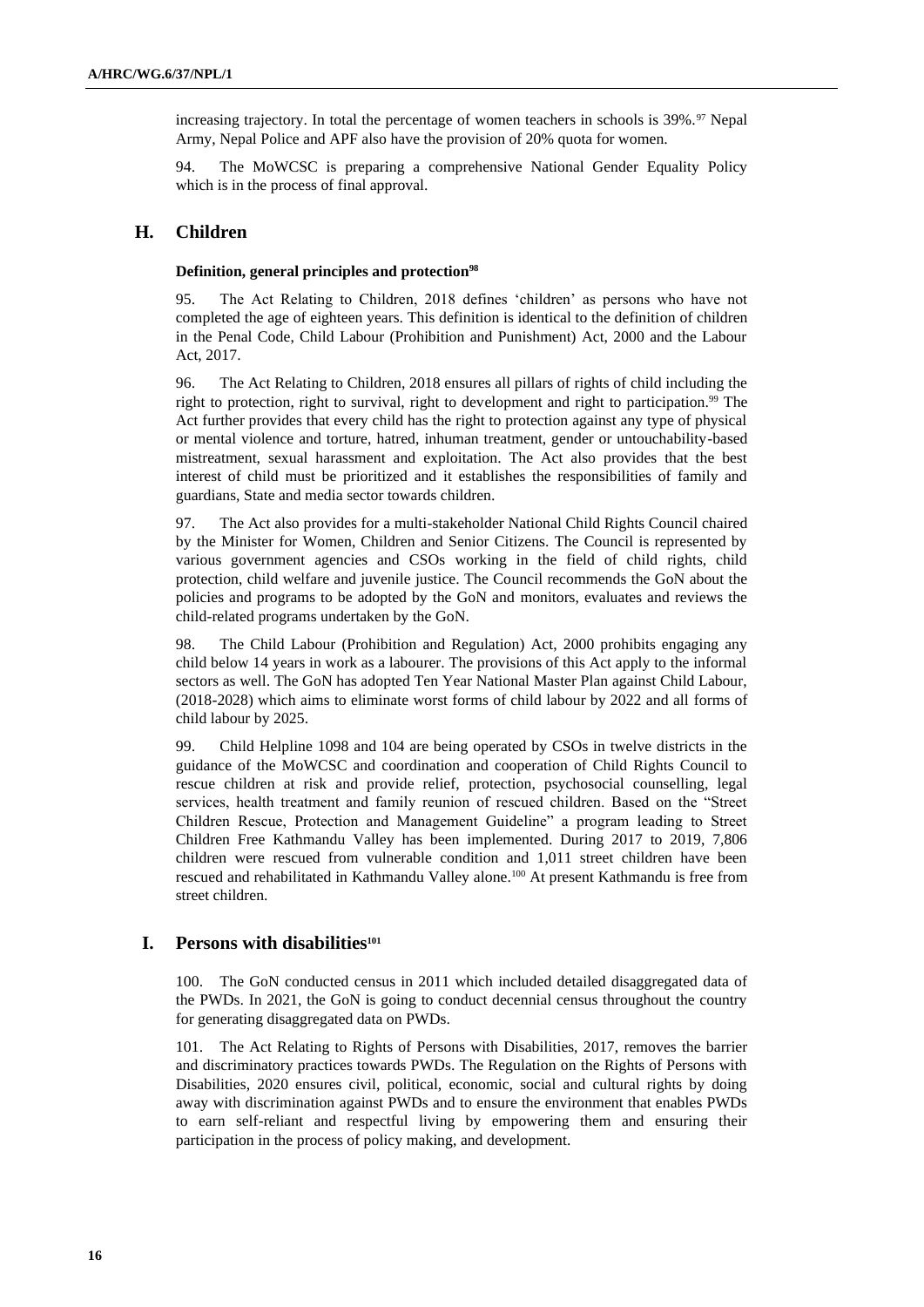### **J. Minorities<sup>102</sup>**

102. The Constitution defines minorities as ethnic, linguistic and religious groups whose population is less than the percentage specified by the federal law, and includes groups that have their distinct ethnic, religious or linguistic characteristics, aspirations to protect such features and subjected to discrimination and oppression. Pursuant to the Federal National Assembly Election Ordinance, 2017, the GoN, for the purpose of election, published a Gazette notification on 22 January 2018, which has enlisted 98 ethnic or caste groups as minorities on the basis of population that is less than  $0.5$  percent of the total population.<sup>103</sup> The GoN believes on the participatory approach in every process of development and ensures inclusive dialogue with stakeholders, civil society including Nepali minority groups.

# **K. Foreign employment and migrant workers<sup>104</sup>**

103. The GoN has been taking measures to make labour migration safe, secure, predictable and dignified. During this reporting period, the GoN concluded Memorandums of Understanding/Agreements with a number of destination countries, including, Malaysia, Japan, United Arab Emirates, Mauritius, Israel and Jordan in order to protect Nepali workers from different types of vulnerabilities.<sup>105</sup> The GoN is conducting Safe Migration Project in 39 districts to provide information and counseling, legal aid, skill development training, psychological counselling and financial literacy to such workers.

104. The GoN is collaborating with CSOs, regional and global organizations to protect the rights of Nepali workers abroad. Nepal actively contributed the Global Compact for Migration (GCM) process and currently Chairs the Colombo Process and remains active in Abu Dhabi Dialogue at the regional level. Nepal assumed the chairpersonship of the Colombo Process, a Consultative forum of 12 Asian nations on management of migration and mobility of labour to overseas destinations from 2017. The GoN hosted two day Colombo Process Consultative meeting in Kathmandu in 2018 with the slogan of "Safe, regular and managed migration: Win-Win for all" and adopted Kathmandu Declaration in the form of the Colombo Process joint Statement for submission to the GCM process. The GoN is collaborating with International Organization for Migration, International Labour Organization and UN Women. Moreover, civil society, regional and global organizations are raising awareness through public service announcements, jingles, audio and video clips regarding Safe Migration.

105. NHRC hosted international Conference on Protection of Rights of the Migrant Workers in November 2019.The conference came out with Kathmandu Declaration and Action Plan, 2019 on rights of the migrant workers, with pledges from NHRIs and GANHRI for broad partnership and collaboration to this end.

### **L. Refugees<sup>106</sup>**

106. Nepal is not a party to the 1951 Refugees Convention and its Protocol of 1967. However, for decades it has provided shelter to several thousands of Tibetans and Bhutanese refugees on humanitarian ground. The Extradition Act, 2014 incorporates the principle of *non-refoulment* and provides that a person may not be extradited to the requesting state if the person would be subjected to torture or death penalty. The same principle is applied to the refugees also.

### **M. Post-earthquake reconstruction<sup>107</sup>**

107. For the reconstruction of the public and private buildings/houses damaged during the devastating earthquake of 25 April 2015, an Act Relating to Reconstruction of the Earthquake affected Structures was enacted in 2015. National Reconstruction Authority has been established to carry out the task mandated by the Act. Out of 7,91,334 private households, 7,84,535; 6,75,457 and 6,03,551 households have received first, second and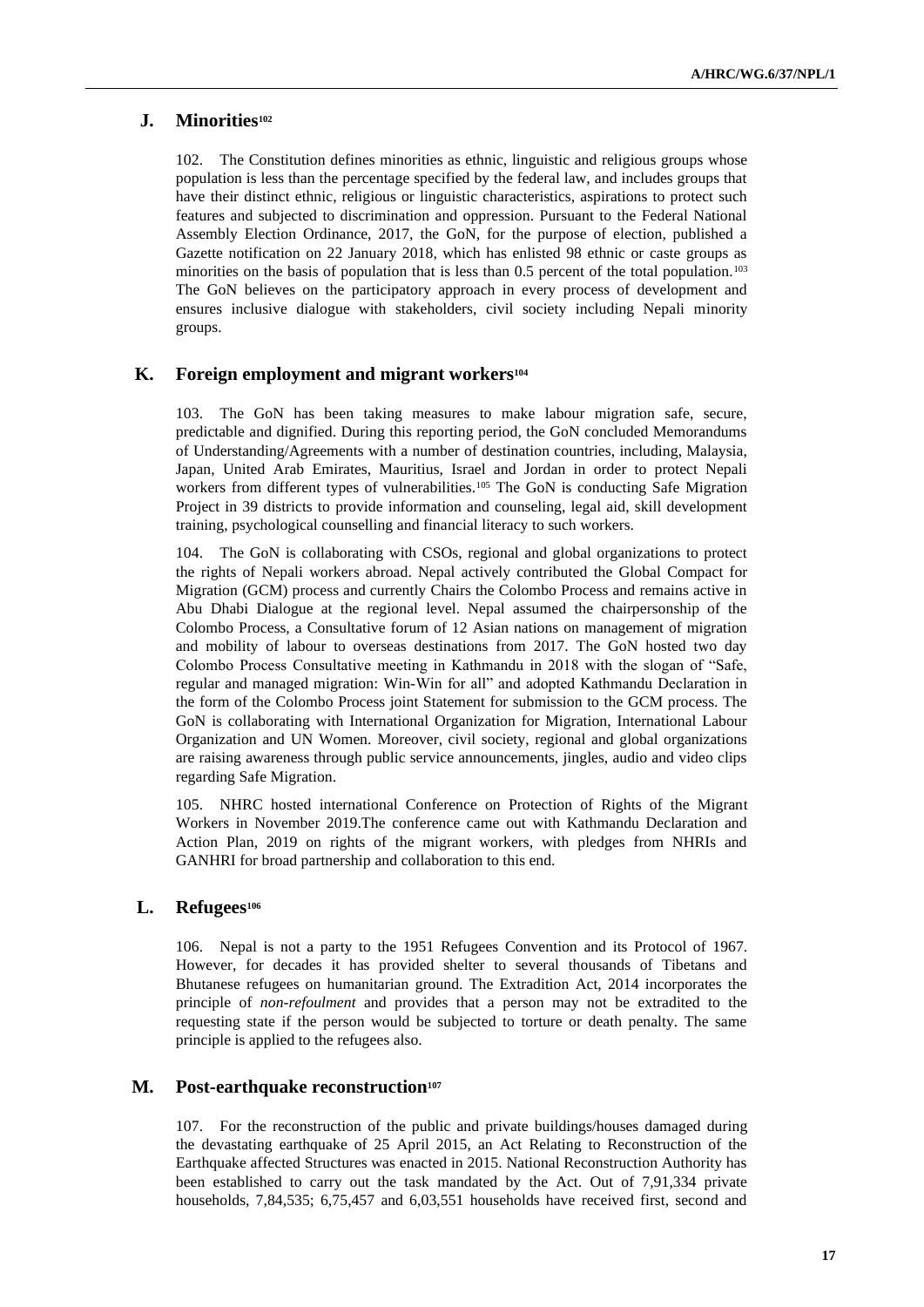third tranche of grants respectively for reconstruction of their devastated houses. Similarly, 6,058 school buildings, 10 university/college buildings, 698 health institutions, 1,262 government and security force buildings, and 453 archeological and cultural heritage buildings have been reconstructed.

It was ensured that priority was given to address the needs of members of vulnerable communities, including *Dalits*, during distribution of earthquake relief program. The GoN has received international support for the reconstruction of infrastructure destroyed by the earthquake.

109. Nepal Police has formed a high level task force to investigate the crime to prevent and control the incidence of trafficking and illegal migration of women and girl child induced by the displacement and loss of livelihood. Security check-posts in ten critical points and twenty boarder locations have been established for carrying out intensive vigilance and security check to prevent the incidence of trafficking in women and girls.

### **N. Awareness raising<sup>108</sup>**

110. Intensified awareness campaigns have been launched by all three tiers of federal structures, civil society and CSOs. Persuading changes in people's attitude and community practices through Behaviour Change Communication; criminalization of all forms of harmful traditional practices against women and girls; launching awareness raising campaigns against harmful practices such as *Chhaupadi*, child marriage, dowry system and allegations of witchcraft; strengthening the access of women to health care, education, employment and social security have been intensified as parts of multi-pronged approach to address the issues related to women and girls. Implementation of adolescent girls empowerment programs is being carried out by Social Development Ministries of the Provincial Governments and Social Development Units of the Local Levels so as to bring the programs closer to the people. Various awareness raising programs to end child marriage and protect girls from violence are being implemented.<sup>109</sup>

### **O. Right to development**

#### **Implementing Sustainable Development Goals<sup>110</sup>**

111. The GoN has mainstreamed the SDGs into national development plans and implemented them through long term and short term programs. SDGs are now being localized. Implementation of SDGs has been aligned with the national plans, Nepal's graduation from the LDC status, and national aspiration of *'Prosperous Nepal, Happy Nepali'*. A High-level Steering Committee on the SDGs chaired by the Prime Minister and an Implementation and Monitoring Committee led by the Vice-chair of National Planning Commission have been constituted.

112. Nepal has been able to achieve a high economic growth rate of average around 7% in the last few years. During 2015-19, Nepal made significant progress in poverty reduction by 1.1% each year and made improvements in raising per capita income as well. Only modest progress has been observed in the indicators related to hunger, nutrition and food security. There has been significant progress in some indicators related to health while challenges remain in meeting the targets of maternal and child mortality. Indicators on education show good progress. The goals related to water and sanitation, energy, economic development, and infrastructure also record significant progress with distinct achievement made on basic sanitation and access to electricity.<sup>111</sup>

#### **Climate change and environment<sup>112</sup>**

113. The Constitution ensures right to live in a clean and healthy environment to every citizen. Moreover, the compensation to the victim is provided for any injury caused from environmental pollution or degradation. The Constitution directs the State to pursue a policy to make advance warning, preparedness, rescue, relief and rehabilitation in order to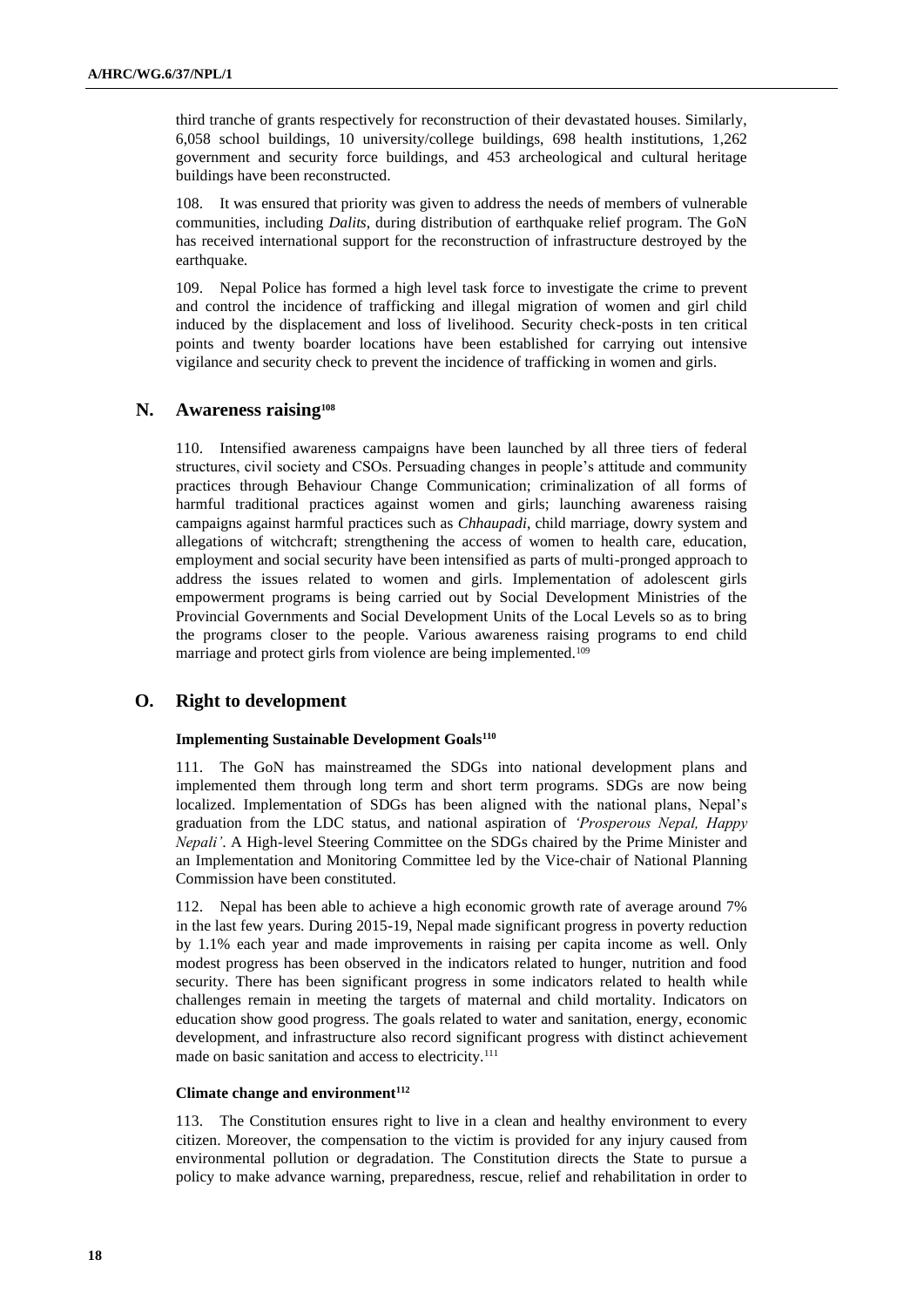mitigate risk from natural disasters. Accordingly, the GoN has taken legal<sup>113</sup> and institutional measures.

114. The provision of IEE and EIA is required to be complied with before commencement of project, failure to which is liable to punishment. Nepal is strongly committed to the implementation of the Paris Climate Accord. In the midst of resources and technology constraints, Nepal is implementing climate change mitigation and adaptation projects to the best of its capacity.

115. The Disaster Management Act, 2018 empowers Local Level to conduct disaster management relating activities. Disaster management is also included in the concurrent powers of Federal, Provincial and Local Levels. The GoN is implementing Sendai Framework (2015-2030), Addis-Ababa Action Plan through National policy, program and strategy.

# **III. Achievements, opportunities and challenges**

### **A. Achievements**

#### **Human rights are fundamental rights**

Nepal believes in universality of human rights and considers all human rights are indivisible, interrelated, interdependent and mutually reinforcing. Nepal has incorporated most of the international human rights norms and values as fundamental rights. The Federal Parliament has enacted and amended different legislations for the implementation of these rights. Nepal has been implementing the SDGs as important element of creating an enabling condition for the promotion and protection of human rights. Nepal attaches high importance to the fulfilment of legitimate needs of the people to ensure dignity and comprehensive security of a person. Right to life is the most fundamental of all rights. This is a prerequisite to enjoy all other rights and freedoms provided by the national laws and international instruments. National plans and programs have been designed and implemented to address those needs of the people by aligning them with the SDGs.

#### **Implementation of directive principles and state policies**

117. Directive principles, though non justiciable, are the guiding principles for the governance of the State that are gradually implemented through the mobilization of resources. The Constitution envisions to make Nepal a prosperous nation by promoting and protecting fundamental human rights. There exists a provision for reporting and monitoring of the implementation of directive principles and policies. A separate Parliamentary Committee monitors and evaluates whether the directive principles and policies have been implemented progressively. The GoN submits annual report to the Parliament outlining the steps taken and achievements made to this end.

### **Inclusion**

118. As the Constitution aspires to build an egalitarian society founded on the proportional inclusive and participatory principles, a significant progress has been achieved to ensure participation of women, indigenous nationalities, *Dalits, Madhesi*, *Tharu*, PWDs supported by affirmative measures, details of which have been stated in paragraph 91 to 94.

### **B. Opportunities**

119. Nepal at present stands at the most conducive state for the promotion and protection of human rights. We have built necessary constitutional, legal, policy and institutional foundation to this end. Human rights have been mainstreamed in the national governance and economic planning system. There is unprecedented national awareness and commitment to fulfill human rights obligations. There has been marked improvement in the overall realization of human rights by our people. Building on the achievements made so far, the country is in the trajectory of creating sound economic foundation to sustain the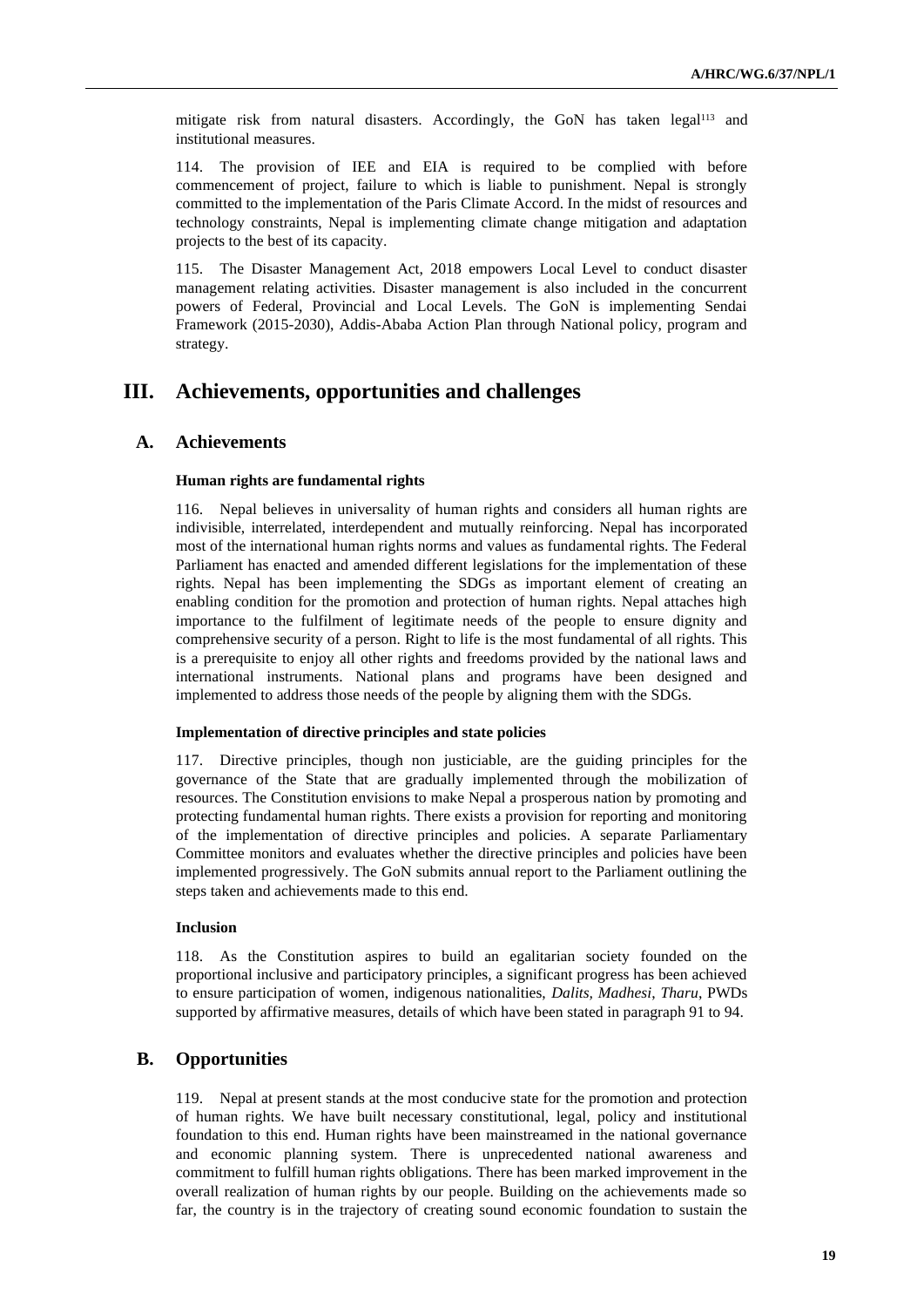enjoyment of all human rights by our people. All three tiers of the government are complementing through their policies and programs in further consolidating and strengthening the base for the enjoyment of human rights.

# **C. Challenges**

120. Under-development and poverty has remained a major challenge which has constraining effect in full enjoyment of human rights by all. As a landlocked least developed country, Nepal has its own attendant challenges, which it is committed to address.

121. Nepal remains committed to address the remnants of discrimination based on caste and gender. The GoN has been taking multi-pronged approaches such as preventive, protective, promotional and empowerment related measures to remove such practices.

122. Nepal has embarked into a new system of governance under a federal system. It takes time to fully adjust and settle all issues related to competence, power and resource generation. Strengthening of institutional base of these structures and realizing full potentials of the subsidiarity, including in the realm of human rights, may take time but stands a promising course of future. The need of the hour is building institutions and strengthening them at all levels of federal system. For that we need building capacity, skills, knowledge and resources.

123. The COVID-19 pandemic has posed formidable challenge in achieving the targets of the GoN included in various plans and programs related to human rights. The GoN has implemented preventive, treatment, and therapeutic measures to control the virus from spreading.<sup>114</sup> The temporary measures of nation-wide lockdown for some time helped in containing the virus significantly. However, its toll on economy, particularly among the wage earners, informal sector, tourism and service industries has been enormous. It has also created huge burden on the existing health care system and disrupted the backward and forward linkages of national economy.

#### *Notes*

- <sup>1</sup> Article 16 to 46 of the Constitution of Nepal provides the right to live with dignity, right to freedom, right to equality, right to communication, rights relating to justice, right of victim of crime, right against torture, right against preventive detention, right against untouchability and discrimination, right relating to property, right to freedom of religion, right to information, right to privacy, right against exploitation, right to clean environment, right relating to education, right to language and culture, right to employment, right to labour, right relating to health, right relating to food, right to housing, rights of women, rights of child, rights of Dalit, rights of senior citizens, right to social justice, right to social security, rights of consumer, right against exile, and right to constitutional remedy.
- <sup>2</sup> Environment Protection Act, 2019; Consumer Protection Act, 2018; Safe Motherhood and Reproductive Health Rights Act, 2018; Victims Protection Act, 2018; Act Relating to Children, 2018; Public Health Service Act, 2018; Right to Housing Act, 2018; Act Relating to Personal Privacy, 2018; Right to Employment Act, 2018; Social Security Act, 2018; Right to Food and Food Sovereignty Act, 2018; Compulsory and Free Education Act, 2018; Caste based Discrimination and Untouchability (Offence and Punishment) (First Amendment) Act, 2018; Land (Eighth Amendment) Act, 2018; Act Relating to Rights of Person With Disabilities, 2017' Immunization Act, 2016; Labour Act, 2017 are the major legislations that are directly related with protection and promotion of human rights. Similarly, National Civil Code, 2017; National Civil Procedure Code, 2017; National Penal Code, 2017; Criminal Offences (Sentencing and Execution) Act, 2017; National Criminal Procedure Code, 2017; National Assembly Election Act, 2017; House of Representative Election Act, 2017; Provincial Assembly Election Act, 2017; Local Level Election Act, 2017; Voters List Act, 2017; Indigenous Nationalities Commission Act, 2017; National Women Commission Act, 2017; *Tharu* Commission Act, 2017; Muslim Commission Act, 2017; Contribution Based Social Security Act, 2017; President and Vice-President Election Act, 2017; Local Government Operation Act, 2017; Act Relating to Political Parties, 2016; Administration of Justice Act, 2016 have been enacted. In addition, eighty new Acts and forty-five amendment Acts have been enacted. Necessary subordinate legislations have also been adopted for the operation of the above Acts.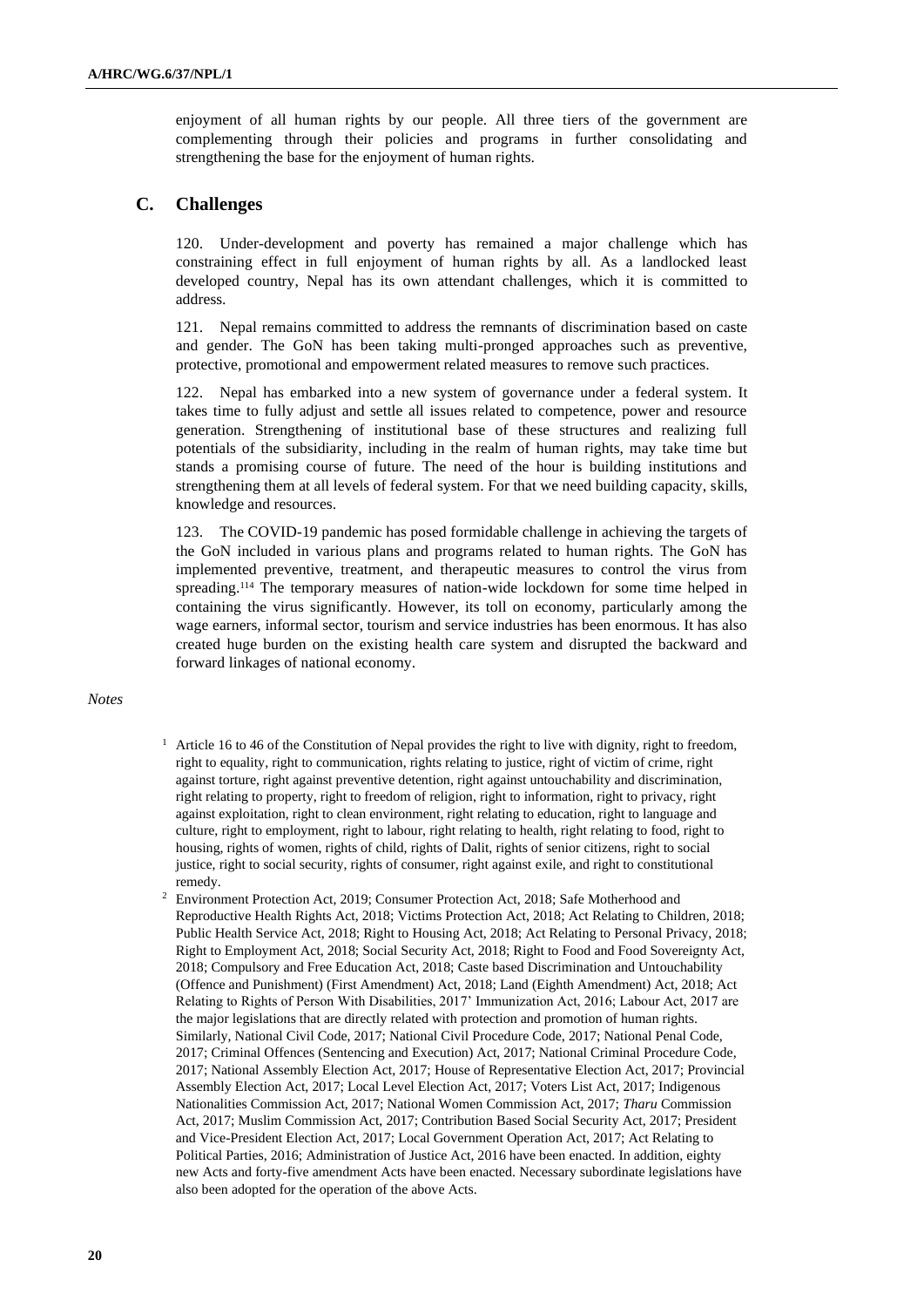- <sup>3</sup> Under the First Past the Post Electoral System, 165 members of the House of Representatives, and 330 members of Provincial Assembly; and for Proportional Representation Electoral System, 110 members of the House of Representatives and 220 members of the Provincial Assembly were elected. The Proportional Electoral System makes it mandatory for each political party to elect women in at least one-third of the seats of the Federal Parliament members. In National Assembly it is mandatory to elect at least three women, one *Dalit* and one from persons from disabilities or minorities from each Province. Out of 59 members 56 members that are to be elected by the Electoral College should consist of 21 women, 7 persons with disability or minorities. The remaining 3 members, including at least one woman are appointed by the President on the recommendation of the GoN.
- <sup>4</sup> The objectives of the chapter on Human Rights of the Fifteenth Periodic Plan are: to protect and promote human rights in accordance with the national and international commitments; to ensure the rights of marginalized, down trodden, gender minorities, person with disabilities and backward area, class and community; to respect, protect, promote and ensure realization of human rights and to expand human rights friendly governance system and to strengthen the promotion of human rights.

- $6$  Fifth National Human Rights Action Plan (2020-2025) aims to implement the fundamental rights enshrined in the Constitution, the legislations enacted for the implementation of the fundamental rights, rights enumerated in the international instruments to which Nepal is a party, recommendation of the UPR, treaty bodies, NHRC and decision of the Supreme Court. In addition, the activities that could not be implemented in Fourth National Human Rights Action Plan have been included in the Fifth National Human Rights Action Plan. It covers the areas: Education, Health, Right to Food, Housing, Labour and Employment, Child Rights and Juvenile Justice, Social Justice, Drinking Water and Sanitation, Protection, Empowerment and Development of Targeted Group, Environment and Sustainable Development, Cultural Rights, Legal Reform and Judicial Administration, Reform of Custody and Prison, Transitional Justice, Implementation of Recommendation of National and International Agencies, Human Rights Education, Institutional Reform.
- <sup>7</sup> Strategic Policy against Child Marriage, 2016; National Occupational Safety and Health Policy, 2019; National Health Policy, 2019; National Youth Policy, 2016; National Education Policy, 2019; 10 Years National Master Plan against Child Labour (2018-2028).
- <sup>8</sup> Recommendations 123.1., 123.2. and 123.21.
- <sup>9</sup> Recommendation 123.12*.*
- <sup>10</sup> Recommendations 121.15. and 122.31.
- <sup>11</sup> Recommendation 122.26.
- <sup>12</sup> As of 11 October 2020, 1 US\$ is equivalent to Rs 116. 72.
- <sup>13</sup> The World Bank Group, Asian Development Bank, European Union, International Fund for Agricultural Development, the Government of United Kingdom, United States Agency for International Development, the Government of China, the Government of India, the Government of Japan, the Government of Federal Republic of Germany, the Government of Switzerland are some of the major multilateral and bilateral development partners with whom the GoN has been working together in close partnership.
- <sup>14</sup> Recommendations 121.10., 121.11 and 121.12.
- <sup>15</sup> Most of the recommendations of the NHRC are related to violation of human rights during conflict period, for which, separate transitional justice mechanisms have been established. The GoN has provided Rs 8,957,895 as a relief, on receiving 147 recommendations from the NHRC from May 2016 till date. Remaining few recommendations are awaiting the amendment of the NHRC Act.
- <sup>16</sup> The Ministry of Women, Children and Senior Citizen, Ministry of Education, Science and Technology, Ministry of Health and Population, Ministry of Labour, Employment and Social Security, Ministry of Forests and Environment, Ministry of Defense, Ministry of Home Affairs, Ministry of Law, Justice and Parliamentary Affairs, Ministry of Energy, Water Resources and Irrigation, Ministry of Agriculture and Livestock Development, Ministry of Water Supply, Ministry of Urban Development, Ministry of Industry, Commerce and Supplies, Ministry of Finance, Ministry of Land Management, Cooperatives and Poverty Alleviation.

<sup>20</sup> Pursuant to Sub-section (3) of Section 3 of the TRC Act, the GoN formed a Recommendation Committee, under the chairpersonship of former Chief Justice of the Supreme Court. The members of

<sup>5</sup> Recommendation 122.21.

<sup>&</sup>lt;sup>17</sup> Recommendation 122.25.

<sup>18</sup> Recommendations 121.28., 122.4., 122.5., 122.53., 122.61., 122.62, 122.63., 122.64., 122.65. and 123.28.

<sup>&</sup>lt;sup>19</sup> The victims of the conflict, particularly family members of every deceased and disappeared person were provided amount of Rs. 1,000,000 as interim relief by the GoN. The GoN has provided Rs 14,038,187,400 to the family of 14,368 deceased, Rs 1,219,981,600 to the family of 1,228 disappeared persons, Rs 4,352,500 to 738 orphaned children, Rs 28,750,000 to the family of 5,611 abducted persons, and Rs 1,011,861,004.66 to 103,771 displaced family.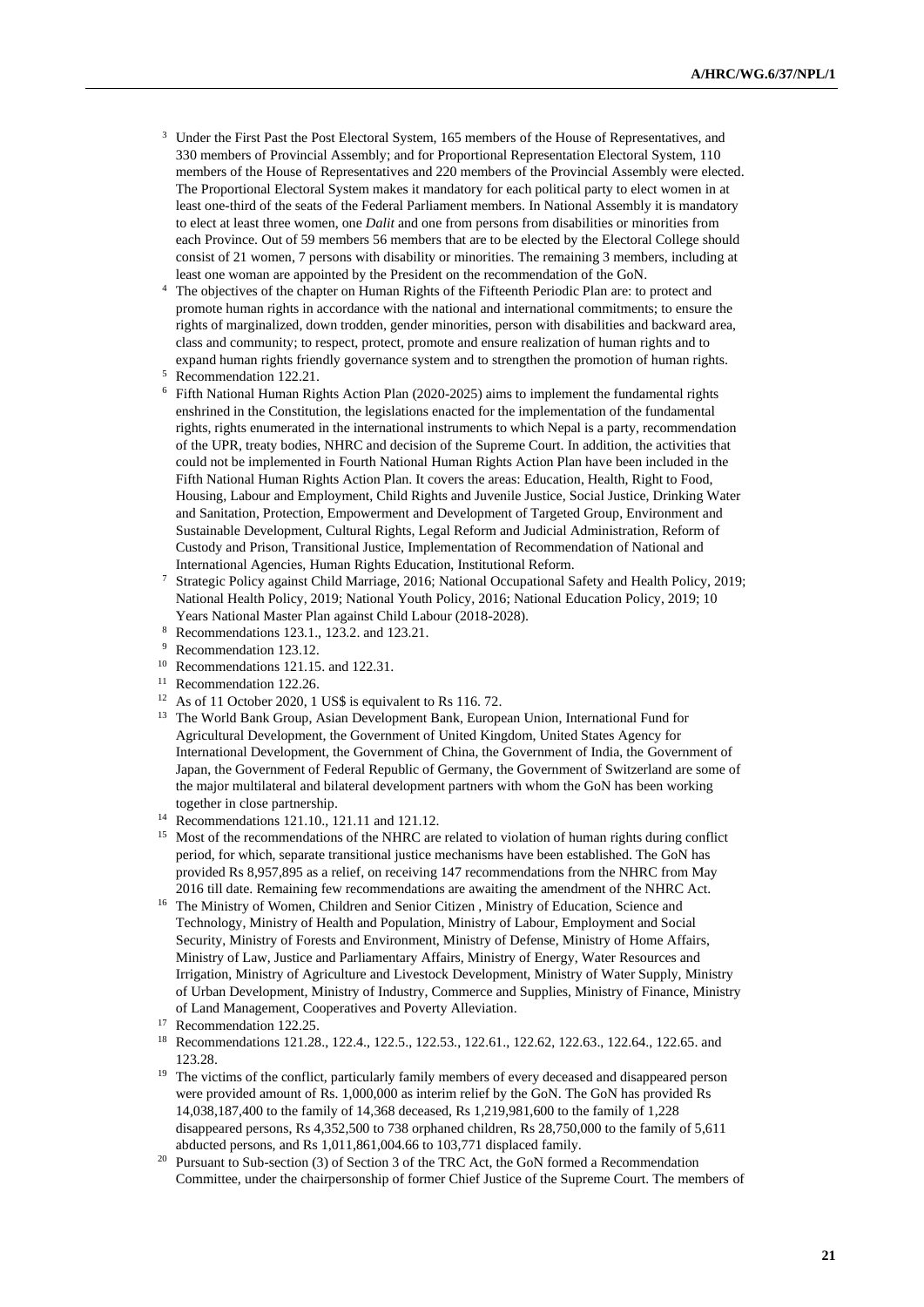the Committee included a member of the National Human Rights Commission and three prominent human rights activists. The Committee developed its own procedures to call for applications from interested persons, conducted scrutiny of the applications and documents submitted therewith; publicized the names of candidates and made recommendation of the most suitable candidates for appointment to the vacant positions. On the basis of the said recommendation, GoN appointed the new members of both the Commissions, TRC and CIEDP.

- <sup>21</sup> Recommendations 121.17, 121.18, 121.9, 122.33 122.35, 122.36, 122.39, 122.40., 122.41. and 122.55.
- $22$  Sections 160, 161, 166 of the Penal Code.
- <sup>23</sup> Right to have equal treatment from the court or other judicial body, right to equal protection in respect of the services and facilities to be provided by any governmental body, right to equal access to public services, right to make movement and reside within and outside Nepal, right to equal participation in cultural activities, right to marry and choose the bride or bridegroom, right to assemble peacefully and organize, right to select employment and to work, right to have equal salary for an equal value of work, right to have equal access to public places, right to get prompt judicial remedies and appropriate compensation against untouchability and discrimination.
- <sup>24</sup> *Annual Reports of the Office of the Attorney General*, FY 2016/17, 2017/18 and 2018/19.
- <sup>25</sup> Recommendations 121.3., 121.26., 122.54. Section 167, 168, 169 and 170 of the Penal Code criminalize torture, criminalize degrading and inhuman treatment, ensures compensation to the victim of torture and degrading and inhuman treatment and provides statute of limitation respectively.
- <sup>26</sup> Section 167 of the Penal Code provides that no authority who is competent under the law in force to investigate or prosecute any offence, implement law, take any one into control, or hold any one in custody or detention in accordance with law shall subject, or cause to be subjected, any one to physical or mental torture or to cruel, brutal, inhuman or degrading treatment, with the objective of getting information on any matter, extorting confession of any offence, punishing for any act, showing fear, intimidation or coercion, or doing any other act contrary to law, are liable to a sentence of imprisonment for a term not exceeding five years or a fine not exceeding fifty thousand rupees or both the sentences, according to the gravity of the offence. Furthermore, if a public servant commits this offence, he or she is liable to an additional sentence of imprisonment. A reasonable compensation is provided to the victims for the injury or pain caused.
- <sup>27</sup> *Annual Report of Office of the Attorney General,* FY 2015/17, 2016/17, 2017/18 and 2018/19.

<sup>28</sup> Recommendation 121.4.

- <sup>29</sup> Sub Section (2) of Section 206 of the Penal Code defines enforced disappearance as the arrest, detention or any other form of control of a person by a person or security personnel having authority by law to make arrest, investigation or enforcement of law, followed by a failure to produce such person before the case trying authority within twenty-four hours of the date of such arrest or deprivation of liberty, excluding the time required for journey, or a refusal to allow the concerned person to meet such person, and/or by concealment of information as to where, how and in what condition such person has been so held; the abduction, custody, control or any other form of deprivation of liberty of a person by any person, organization or group, whether organized or not, followed by concealment of information to the concerned person as to the reason for such deprivation and where, how and in what condition such person has been so held. In the case of the principal offender of enforced disappearance may be liable with a sentence of imprisonment for a term not exceeding fifteen years and a fine not exceeding five hundred thousand rupees, having regard to the duration and circumstances of such enforced disappearance.
- <sup>30</sup> *Annual Report of the Supreme Court*, FY 2018/19.
- <sup>31</sup> Recommendations 122.44. and 121.27.
- <sup>32</sup> Article 20 of the Constitution and Section 9 of National Criminal Procedure Code ensured procedural guarantee against arbitrary arrest and detention. No person is arrested without arrest warrant and permission of adjudicating authority. The police personnel/investigating officer may use necessary force only if any person does not surrender and try to evade, escape or avoid arrest or confronts or attempts to confront in any manner. The police or the investigating officer should obtain permission for warrant for arrest from the adjudicating authority before arresting a person committing an offence. However, on a reasonable ground, such person can be immediately arrested, upon issuing an urgent warrant for arrest, and the matter is submitted to the adjudicating authority, along with the person so arrested for permission.
- <sup>33</sup> As an example, families of Saroj Narayan Yadav and Amit Ray Yadav have received Rs.1,000,000/and 500,000/- as compensation.
- <sup>34</sup> Recommendations 121.23 and 122.66.
- <sup>35</sup> Ministry of Finance, Budget Speech of 2018/19.
- <sup>36</sup> *Janga Bahadur Singh et. al. vs. OPMCM et. al.*, Writ No.: 066-WO-1222, NKP 2067, Decision Date: 2067-12-28.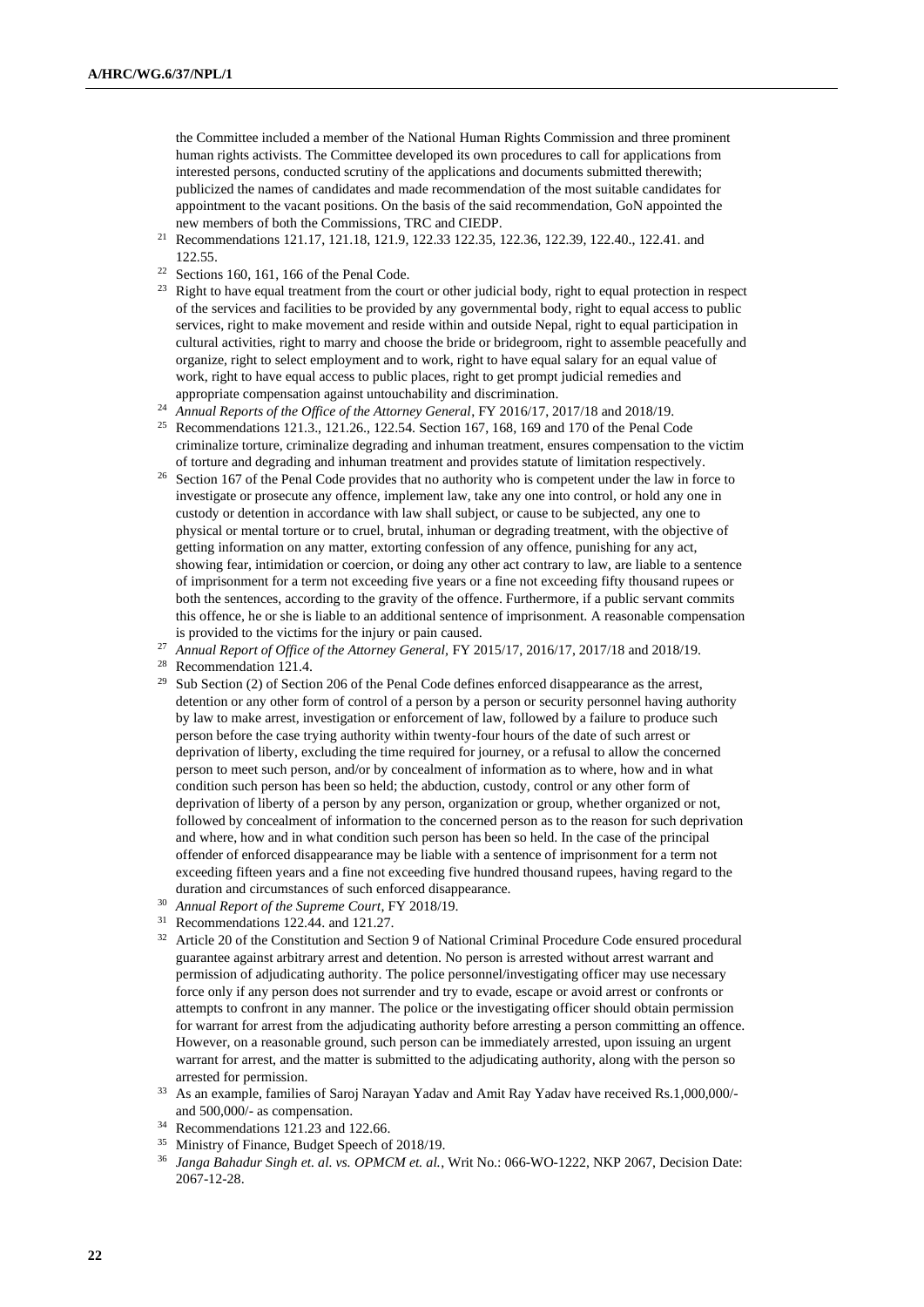- <sup>37</sup> The Bill related to Prison, 2019 provides *inter alia* the detained and prisoned person, LGBTI, person affected with communicable disease, person with mental disorder, person above sixty five years of age, person convicted in grave and serious offence and other persons requiring special security provision must be kept separately. The Bill prohibits use of handcuffs during imprisonment period, ensures health examination annually, special protection for children with imprisoned mother etc. to ensure safety in prison for both men and women.
- <sup>38</sup> Recommendations 121.25. and 121.27.
- <sup>39</sup> Ministry of Women Children and Senior Citizens, *Trafficking in Person Report*, 2018 and 2019.
- <sup>40</sup> Recommendations 122.72. and 122.73.
- <sup>41</sup> The Act relating to Press and Publication, 1991; Press Council Act, 1991; National Broadcasting Act, 1993; Act relating to Working Journalist, 1995; Electronic Transaction Act, 2007; Right to Information Act, 2008; Media Council Act, 2020 and Information Technology Act, 2020.
- $^{42}$  Recommendation 122.60.<br> $^{43}$  Section 196 of Penal Code
- <sup>43</sup> Section 196 of Penal Code.<br><sup>44</sup> Recommendation 122.74
- Recommendation 122.74.
- <sup>45</sup> Recommendations 122.67., 122.68, and 122.70.
- $^{46}$  Recommendation 122.71.<br> $^{47}$  Recommendation 122.52
- Recommendation 122.52.
- <sup>48</sup> Article 153 of the Constitution. The Judicial Council consists the Chief Justice as the chairperson, and the other members of the Council includes the Minister for Law Justice and Parliamentary Affair, the senior-most Judge of the Supreme Court, one jurist nominated by the President on recommendation of the Prime Minister and a senior advocate or advocate who has gained at least twenty years of experience, to be appointed by the President on recommendation of the Nepal Bar Association.
- <sup>49</sup> Recommendation 121.32.
- <sup>50</sup> Recommendation 122.88.
- <sup>51</sup> National Policy and Program, (2019-2020) paragraph no. 98.
- <sup>52</sup> Recommendation 122.89.
- <sup>53</sup> Recommendations 122.83., 122.84., 122.85., 122.86. and 122.87.
- <sup>54</sup> Fifteenth Plan, (FY 2019/20-2024/25).
- <sup>55</sup> Recommendation 122.79.
- <sup>56</sup> Pursuant to the Contribution Based Social Security Act, 2017, 11% amount of basic salary is deducted from the basic salary of the labourer and 20% is added by the employer, in total 31%, amount will be deposited in the Social Security Fund. Under this scheme during 2019/20, 188,242 labourer and 12,478 employers have been enlisted.
- <sup>57</sup> Recommendation 122.82.
- <sup>58</sup> Recommendations 122.90., 122.91., 122.92., 122.94. and 122.95.
- <sup>59</sup> Reproductive and Maternal Health Service, Family Planning Program, Female Community Health Program, Adolescent and Sexual Reproductive Health Program, Primary Healthcare Outreach Program, Safe Abortion Service, Community Based integrated management of Neonatal Childhood Illness Program, National Immunization Program, Nutrition Program. Moreover, Multi-Sector Nutritional Plan (MSNP II, 2018-22), targeting children, teen-aged girls, pregnant women and breastfeeding mothers in low income groups. HIV Investment Plan 2014-2016 to address STDs, HIV/AIDS and sexual and reproductive health issues, National Malaria Strategic Plan (NMSP) 2014-2025 to attain "Malaria Free Nepal by 2026" are being implemented. More than 50,000 female community health volunteers (FCHVs) facilitate pregnant women for safe motherhood and vaccination and community-based health promotion in the country. In addition, the GoN has established two new health academics in Karnali and Rapti to increase the access to quality health services.
- $60$  In the FY 2018/19, 565,011 children below one year age were given BCG; 537,125 children were given DPT-HiB; 519,187 children were given polio; 504,031 were given PCV and 519,645 children were given measles-rubella vaccine. Similarly, 494,163 infants of 12 to 23 months were given J.E. vaccine and 486,210 pregnant women were provided Td vaccine.
- <sup>61</sup> *Multiple Indicator Cluster Survey*, 2019.
- <sup>62</sup> Under the AAMA program free maternity service and transportation incentives of Rs. 3000, Rs. 2000 and Rs. 1000 for Himalaya, Mountain and Terai region are provided for safe delivery in health centers. In 2016/17, the Free New Born Care Program was introduced.
- <sup>63</sup> Recommendations 122.20., 122.98, 122.99, 122.100, 122.101, 122.102, 122.103, 122.108, 122. 96, 122.106, 122.107, 122.104, 122.48, 122.50. and 122.105.
- <sup>64</sup> Higher Education Policy, 2017; Pro-poor Targeted Scholarship Procedure, 2017; Comprehensive School/Safety Implementation Procedure, 2018; Policy Paper on Literate Nepal, 2019.
- <sup>65</sup> School Sector Development Program (SSDP- 2016/23), EVENT Project, Food for Education Program, Second Higher Education Project, Early Grade Grading Program, ENSSURE Project, SAKCHYAMTA project and programs for Technical and Vocational Education, Early Grade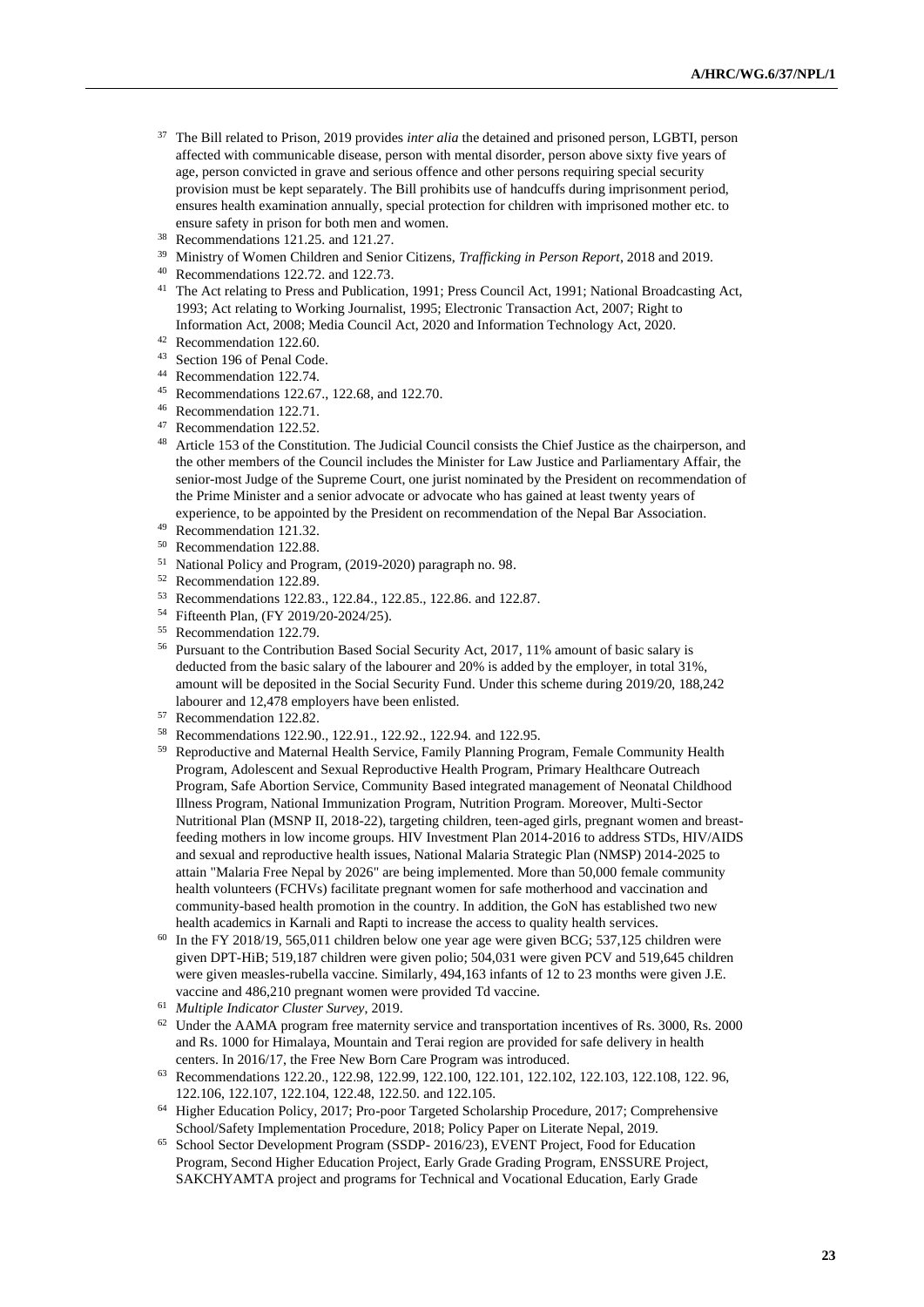Reading Program, Multilingual Education Programs, Education for All Child Development Program, Special Education Programs and Inclusive Education Policy for Disabled Children, 2016.

- <sup>66</sup> The National Education Policy, 2019 envisions that the medium of instruction is managed in Nepali and English language in addition to multi-lingual education based on mother tongue considering linguistic diversity, interest of children and requirement of Nepal. 25 languages (mother tongue) based curriculum have been developed and being provided education in cooperation with the respective community.
- <sup>67</sup> Ministry of Women, Children and Senior Citizen, *Report on State of Children in Nepal,* 2019.
- <sup>68</sup> Province 2, in the FY 2017/18, total of 4,150 girls insured were provided Rs. 37,000 each in their bank account, withdrawable at the age of twenty, which in total amounts to Rs. 300,000, under the Girl Education Insurance program. Moreover, in FY 2018/19, 14,000 bicycles were distributed to girls of grade 8 at eight districts to support their continuation of education.
- $69$  Recommendations 122.17 and 124.8.
- $^{70}$  Recommendation 122.37.<br> $^{71}$  Ministry of Women Chile
- <sup>71</sup> Ministry of Women, Children and Senior Citizen, *A Progressive Journey to Gender Equality and Women's Empowerment: Achievements of Nepal, 2020.*
- <sup>72</sup> Recommendation 122.78.
- <sup>73</sup> Section 8 of the Right to Employment Act, 2018.
- <sup>74</sup> Recommendations 121.7, 121.20, 121.24 and 122.34.
- <sup>75</sup> Section 173 of Penal Code provides that a marriage concluded in contravention of this code will, *ipso facto*, be void. Likewise, a person who commits the offence against this provision is liable to a sentence of imprisonment for a term not exceeding three years.
- <sup>76</sup> Section 174 of Penal Code provides that a person who commits this offence is liable to a sentence of imprisonment for a term not exceeding three years or a fine not exceeding thirty thousand rupees or both the sentences.
- <sup>77</sup> Sub-section (3) and (4) of Section 168 of the Penal Code provides that a person who commits this offence is liable to a sentence of imprisonment for a term not exceeding three months or a fine not exceeding three thousand rupees or both the sentences.
- <sup>78</sup> Ministry of Women, Children and Senior Citizens, *A Progressive Journey to Gender Equality and Women's Empowerment: Achievements of Nepal, 2020*.
- $79$  Sub-section (1) of Section 168 of the Penal Code provides that a person who commits this offence is liable to a sentence of imprisonment for a term not exceeding five years and a fine not exceeding fifty thousand rupees.
- 80 Recommendations 122.6, 122.7, 122.8, 122.57, 122.59, 122.10, 122.32, 122.45, 122.57 and 122.58.
- <sup>81</sup> The Act defines the physical torture to mean: beating, illegal detention, Physical injury, acid attack or other attack by similar substance to cause facial or body disfigurement and pains, or stamping, rubbing with such substances or other such acts.
- 82 "Mental harm" has been defined as any act of threatening the victim of physical torture, intimidation, scolding, reprimanding him/her, accusing him/her of false blame, forcefully evicting him/her from the house or otherwise causing injury or harm to the victim emotionally and this expression also includes any discrimination carried out on the ground of belief religion or culture and customs and traditions, insult on the basis of appearance(face), colour or physical structure , health condition subjugating to situations that leads to losing of mental balance, abetting for suicide etc. This terminology also includes any acts that may hurt mentally and emotionally.
- <sup>83</sup> *Annual Report of the Supreme Court*, FY 2015/16, 2016/17 and 2017/18.
- <sup>84</sup> Recommendations 122.11. and 122.12*.*
- <sup>85</sup> Section 224 of the Penal Code prohibits sexual harassment against any person and provides that a person shall be considered to commit sexual harassment if the person holds or touches or attempts to touch any sensitive organ of, or opens or attempts to open undergarments of, or obstructs or hinders in any way the wearing or removing of undergarments of, or takes to any lonely place in an unusual manner, or gets his or her sexual organ to be touched or held by, or uses vulgar or similar other words, spoken or written or by gesture or by way of electronic medium, or shows any pornography to, or teases or annoys with sexual motive, or behaves in an unusual, undesirable or indecent manner with, a person who is not his wife or her husband, without her or his consent, with the motive of having sexual intercourse with her or him; A person who commits the offence is liable to a sentence of imprisonment for a term not exceeding three years and a fine not exceeding thirty thousand rupees.
- <sup>86</sup> National Women Commission- Helpline-1145-Factsheet. As of 30 June, l, 2020, 12,563 services were provided to survivors. 11,352 information services was provided to callers about services, legal rights, first aid and safety, 3,487 cases were registered, 3,000 cases were automatically referred to Police. 88% reported cases were about domestic violence and 12% were violence against women. 87% of the cases related to violence were reported by the survivors themselves and 17% by third party.
- <sup>87</sup> Recommendation 121.21.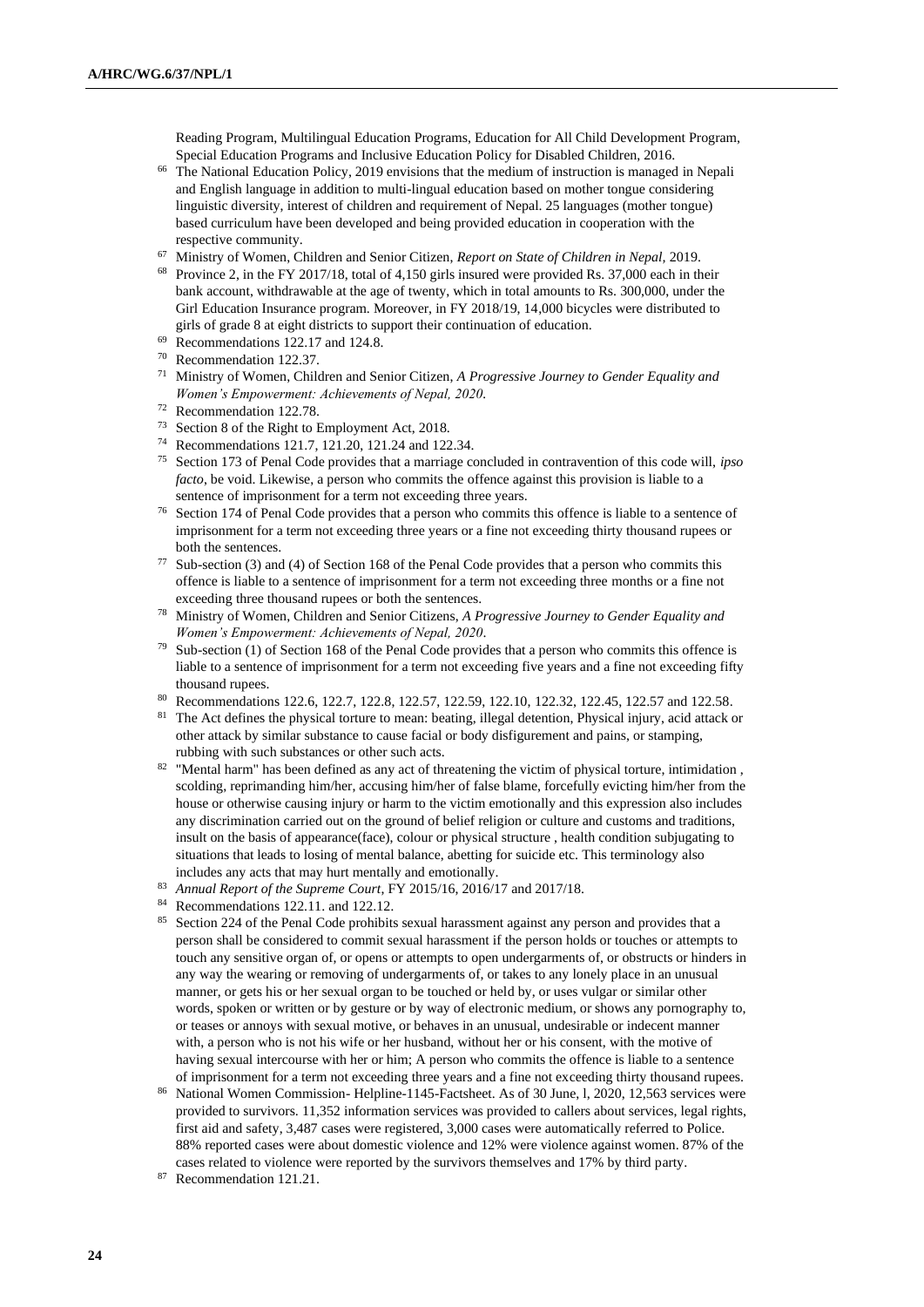88 The Disaster Risk Reduction and Management Act, 2017; the Local Government Operation Act, 2017; the Government of Nepal (Allocation of Business) Regulations, 2017; the National Policy on Disaster Risk Reduction, 2018; the Public Health Act, 2018; the Disaster Risk Reduction National Strategic Plan of Action (2018-2030); the Private Housing Rebuilding Grant for the Flood and Landslide Victims 2017; the Public Housing Program Implementation Sample Guidelines, 2018; the Guidelines for the Relocation and Rehabilitation of High Risked Settlements, 2018.

- <sup>90</sup> The Act prohibits to publish or broadcast the real name, photograph or any information which is detrimental to his/her character without the consent of the victim. Provision of in camera hearing through summary procedure is made in certain cases with a view to ensure confidentiality of the victim.
- <sup>91</sup> Recommendations 122.9., 122.13., 122.14. and 122.8.
- The penetration of penis into anus or mouth, penetration of penis, to any extent, into anus, mouth or vagina, insertion of any object other than penis into vagina is also considered to be rape.

- 94 Sub-section (3) of Section 219 provides that (a) Imprisonment for a term of sixteen to twenty years, if she is a girl child below ten years of age, (b) Imprisonment for a term of fourteen to sixteen years, if she is a girl child who is ten years or above ten years of age but below fourteen years of age, (c) Imprisonment for a term of twelve to fourteen years, if she is a girl child who is fourteen or above fourteen years of age but below sixteen years of age, (d) Imprisonment for a term of ten to twelve years, if the woman is sixteen or above sixteen years of age but below eighteen years of age, (e) Imprisonment for a term of seven to ten years, if the woman is eighteen or above eighteen years of age.
- <sup>95</sup> Section 41 of the Penal Code.
- 96 Recommendations 122.18., 122.3., 122.67., 122.68., 122.70., 122.75., 122.76. and 122.77.
- <sup>97</sup> Economic Survey, 2019/20.
- 98 Recommendations 121.5., 121.6., 121.8., 122.19., 122.48., 122.49., 122.50, and 122.51. <sup>99</sup> These rights include right to life, name, nationality and identity, rights against discrimination, right to live and meet with the parents, right to protection, right to participation, right to freedom of expression and right to information, right to open an association and peaceful assembly, right to privacy, right to health and nutrition, right to sports, recreation and culture, right to education and

special rights of the children with disability.

- <sup>100</sup> Ministry of Women, Children and Senior Citizens, *Report on State of Children in Nepal*, 2019.
- <sup>101</sup> Recommendation 122.109.
- <sup>102</sup> Recommendations 121.16. and 122.38.
- <sup>103</sup> The Scheduled Minority Communities determined on the basis of population are: *Kalwar, Kanu, Kumal, Gharti/Bhujel, Hajam/Thakur, Rajbanshi, Sherpa, Dhobi, Tatma/Tatwa, Lohar, Khatwe, Sudhi, Danuwar, Haluwai, Majhi, Barai, Bin, Nuniya, Chepang/Praja, Sonar, Kamhar, Sunuwar, Bantar/Sardar, Kahar, Santhal, Marwadi, Kayastha, Rajput, Badi, Jhangar/Dhagar, Gangai, Lodh, Badhai, Thami, Kulung, Bangali, Gaderi/Bhediyar, Dhimal, Yakkha, Ghale, Tajpuriya, Khawas, Darai, Mali, Dhuniya, Pahari, Rajdhob, Bhote, Dom, Thakali, Kori, Chhantyal, Hyalmo, Bote, Rajbhar, Brahmu/Baramo, Panjabi/Sikh, Nachhiring, Yamphu, Gaine, Chamling, Athpahariya, Jirel, Dura, Sarbariya, Meche, Bantawa, Raji, Dolpo, Halkhor, Byasi/Souka, Amat, Thulung, Lepcha, Patharkatta/Kushwadiya, Mewahang wala, Bahing, Natuwa, Hayu, Dhankar/Dharikar, Lhopa, Munda, Dev, Dhandi, Kamar, Kishan, Sampang, Loche, Lhomi, Khaling, Topkegola, Chidimar, Walung, Lohorung, Kalar, Raute, Nurang, Kusunda.*
- <sup>104</sup> Recommendation 122.112.
- <sup>105</sup> Ministry of Labour, Employment and Social Security, *Nepal Labour Migration Report, 2020*.
- <sup>106</sup> Recommendation 121.29.
- <sup>107</sup> Recommendations 122.56, 122.111, 122.30 and 121.19.
- <sup>108</sup> Recommendations 122.23 and 122.47.
- <sup>109</sup> Intensive and integrated campaigns, such as, "*Beti Bachaw, Beti Padhaw* (Save Daughter, Educate Daughter)", "*Sanei xu ma badne deu, Balbiwah hoina Padhna deu* (I am small, let me grow, no child marriage, allow to study)", "Girls Insurance" and "Child Marriage" jingles, advertisement have been aired and broadcasted in radio, televisions and other communication media against the practices of dowry, child marriage, *chhaupadi*, witch craft accusation, untouchability, human trafficking and other superstitious belief and harmful practices.
- <sup>110</sup> Recommendation 122.115.
- <sup>111</sup> National Planning Commission, *National Review of Sustainable Development Goals, June, 2020.*
- <sup>112</sup> Recommendation 121.30.
- <sup>113</sup> The Environment Protection Act, 2019; Environment Protection Regulation, 2020; National Climate Change Policy, 2019; National Environment Policy, 2019; Disaster Risk Reduction and Management

<sup>89</sup> Recommendation 122.46.

<sup>93</sup> Section 229 of the Penal Code.